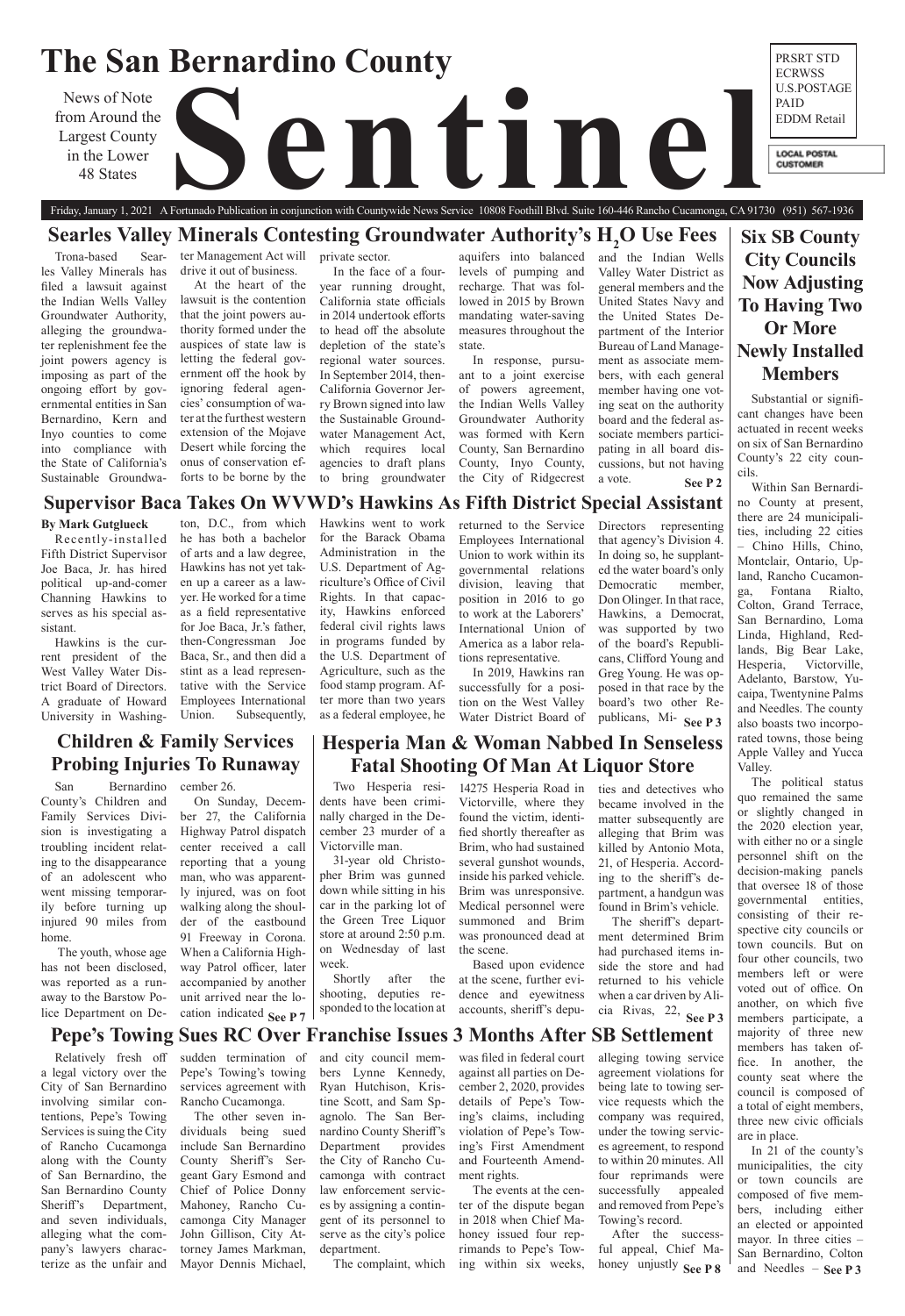### **The San Bernardino County**

**Sentinel** Published in San Bernardino County. The Sentinel's main office is located at 10788 Civic Center Drive in Rancho Cucamonga, CA 91730 A Fortunado Publication in conjunction with Countywide News Service Mark Gutglueck, Publisher

### **Call (951) 567-1936 to learn of locations where the Sentinel is available or to provide news tips**

### **Water Use Fees Will Put It Out Of Business, Trona Mineral Mining Company Propounds In Lawsuit** *from front page*

*Continued on Page 4*

*10808 Foothill Blvd., Suite 160-446 Rancho Cucamonga, CA 91730 SBCSentinel@yahoo.com Legal Notice Department 909 957 9998 Message Line 909-276 5796*

The joint powers authority took as its mandate counteracting the overdraft of the aquifer underlying Indian Wells Valley, which lies at the extreme northeastern end of the Mojave Desert and the confluence of the northwestern corner of San Bernardino County, the southeastern end of Kern County and the southwestern extension of Inyo County.

Based upon a survey of water usage patterns undertaken by an engineering consultant, Carlsbad-based Stetson Engineers, the authority and the Indian Wells Valley Water District sought to derive a strategy for both reducing water use in the valley and increasing groundwater recharge to reach a balance of both that will end the overdraft. Several different plans, or models, were contemplated. Basically, the concept was to decrease the drafting of water from the regional aquifer through conservation, increased recycling of water and perhaps the minimization of evaporation, augmented by the importation of water from outside the valley to achieve, no later than 2040, a balance of water coming in with the amount of water usage, such that the depletion of the aquifer will end.

Stetson Engineers was designated the water resources manager for Indian Wells Valley, and the authority's board in January 2020 passed

a tentative proposed groundwater sustainability plan and voted to submit it to the state. Thereafter it made adjustments to the plan, which contained water use limitation elements and water replenishment measures. The plan incorporated a farmland fallowing option as well as an increase in the monthly assessment or fee that was imposed on the extraction of water by major pumpers. That

fee had been previously collected to cover the costs associated with the administrative activity of the groundwater authority.

After a survey of water use by well owners both collectively and individually was made, the authority assigned water use allowances to the region's well owners. Excess use fees, referred to as augmentation fees, were formulated for application to those well owners who pump above their allowances as well as on farmers who go beyond their respective share of the water supply set aside for agricultural usage. Money generated in this way will be used to purchase imported water and pay for the infrastructure needed to bring in the imported water.

> tainability plan that any pumping allocations under the groundwater sustainability plan will be 'consistent with existing groundwater rights and priorities."

One issue complicating the matter is that both the Bureau of Land Management and the China Lake Naval Air Weapons Station, as federal entities, are exempt from the groundwater sustainability plan and the Sustainable Groundwater Management Act, and therefore not subject to the restrictions that will be imposed in the groundwater sustainability plan. The China Lake Naval Air Weapons Station encompasses two ranges and totals over 1,100,000 acres or 1,719 square miles, much of that within Indian Wells Valley. While the China Lake Naval Air Weapons Station has made strides in recent years in reducing its water use, it still drafts some 1,600 acre-feet of water from the aquifer annually.

In September, Searles Valley Minerals, represented by Eric Garner, Jeffrey Dunn and Maya Mouawad with the law firm of Best Best & Krieger, filed a lawsuit in Kern County Superior Court against the Indian Wells Valley Groundwater Authority in an effort to protect what Garner, Dunn and Mouwad asserted are the company's groundwater rights within the Indian Wells Valley Groundwater Basin, and to stop the collection of what they characterized as an illegal and unfair groundwater replenishment fee and a tax

disguised, they assert, as an "extraction fee."

Searles Valley Minerals uses solution mining, which involves soaking portions of the company's dry Searles Lake in San Bernardino County with water to precipitate brine which is then extracted and processed to produce boric acid, sodium carbonate, sodium sulfate, several specialty forms of borax, and salt.

> will push many entirely out of operation without any regard to existing water rights."

The groundwater replenishment fee, Garner, Dunn and Mouawad maintain, is unprecedented and exorbitant, and will increase the company's water costs by 7,000 percent or \$6 million per year – pushing Searles Valley Minerals out of business after more than 140 years of operation, and threatening the livelihood of the company's 700 employees. The groundwater replenishment fee ignores and violates Searles Valley Minerals' adjudicated water rights, according to the lawsuit.

Searles Valley Minerals' 90-year-old water rights are the most senior in the Indian Wells Valley Groundwater Basin.

Garner, Dunn and Mouawad take issue with the fashion in which the China Lake Naval Air Station is not subject to the restrictions in the plan nor its fees.

"Searles Valley Minerals' right to pump water in the basin for domestic uses is senior to any water right reserved to [the] Weapons Station, and because [the] water district's groundwater pumping began no earlier than 1955, its appropriative right, if any, to basin water remains junior to Searles Valley Minerals' right," according to the lawsuit. "The authority falsely asserts in its groundwater sus-

In a joint statement, Searles Valley Minerals and Garner, Dunn and Mouawad maintain the groundwater management plan that the authority is attempting to implement "represents an arbitrary and illegal taking of Searles Valley

Minerals' water rights," and Searles Valley Minerals has been "singled out'' by the authority.

The community of Trona presently has a population of 1,900 and has been piggybacking on Searles Valley Minerals for the provision of domestic water. The groundwater management plan will transform Trona into a ghost town, according to Garner, Dunn and Mouawad.

"Moreover, all domestic and municipal activities for the disadvantaged Trona communities are supplied by groundwater that Searles Valley Minerals pumps from the basin," according to the statement. "The economic impacts of the authority's new fee would devastate these communities."

The authority's decision to impose hefty new "replenishment fees" on the valley's civilian water users while providing no check on other groundwater users in the basin such as the China Lake Naval Air Weapons Station is indefensible, Garner, Dunn and Mouawad contend.

"Searles is a pillar of the Trona and Ridgecrest communities, providing jobs and economic benefits to these communities since we were founded in 1873," said Burnell Blanchard, vice president of operations for Searles Valley Minerals. "We've maintained our workforce through natural disasters, a global pandemic and the subsequent economic crisis. Now, we face the threat of closing our doors and putting hundreds of people out of work because the authority has refused to recognize our longestablished groundwater rights."

According to the law-

suit, which exists in the form of a petition for a writ of mandate, a complaint for declaratory and injunctive relief and a takings claim under the California Constitution, "An actual controversy has arisen and now exists as to whether the authority's adoption of the groundwater sustainability plan, sustainable yield report, engineer's report, extraction fee and the replenishment fee constitute an unlawful taking of property for public use without just compensation."

The suit calls upon the court to make a finding that the "authority attempted to determine Searles Valley Minerals' water rights in a way that is inconsistent with applicable law." If, the suit says, "the court finds that the authority's actions did not deprive Searles Valley Minerals of all economically beneficial use of their groundwater rights as alleged, then Searles Valley Minerals alleges in the alternative that the authority committed an unlawful physical taking by erroneously deeming the entire basin's sustainable yield to be reserved by the Weapons Station, and then putting that groundwater to public use without compensating Searles Valley Minerals. What the authority claims as a transfer of federal reserved rights is in reality an unlawful taking of Searles Valley Minerals' groundwater rights. Because the basin groundwater given to the Weapons Station will be physically unavailable to Searles Valley Minerals due to [the] authority's adopted groundwater sustainability plan, sustainable yield report, engineer's report and replenishment fee, this claimed transfer and its related actions constitute a physical taking." According to the joint statement by Searles Valley Minerals and its lawyers, "The authority's 'sustainable' groundwater management plan is anything but sustainable – it's a significant new burden on a select few groundwater users that

"This litigation is about far more than one company and one groundwater agency," said Garner. "Arbitrary taxes and fees that ignore historic water rights threaten to wreak havoc on businesses and industries. The outcome of this litigation will have far-reaching implications for every groundwater agency and every business that holds a water right in the State of California."

The authority's new fee will have impacts beyond Searles Valley Minerals. As of today, January 1, 2021, the fee is to apply to customers of the Indian Wells Valley Water District, who will see an increase of about \$300 per year on their water bills. Searles Valley Minerals requested that the fees be enjoined by the court to prevent the economic hardship they would create for the company, and for thousands of businesses and local residents who live in the City of Ridgecrest and historically disadvantaged Trona communities. The groundwater authority utilized a water conservation model unfairly favorable to the China Lake Naval Air Weapons Station and the Indian Wells Valley Water District, according to the suit, in a way by which the water allotments were "predetermined," such that virtually all of the basin's sustainable yield was ultimately allocated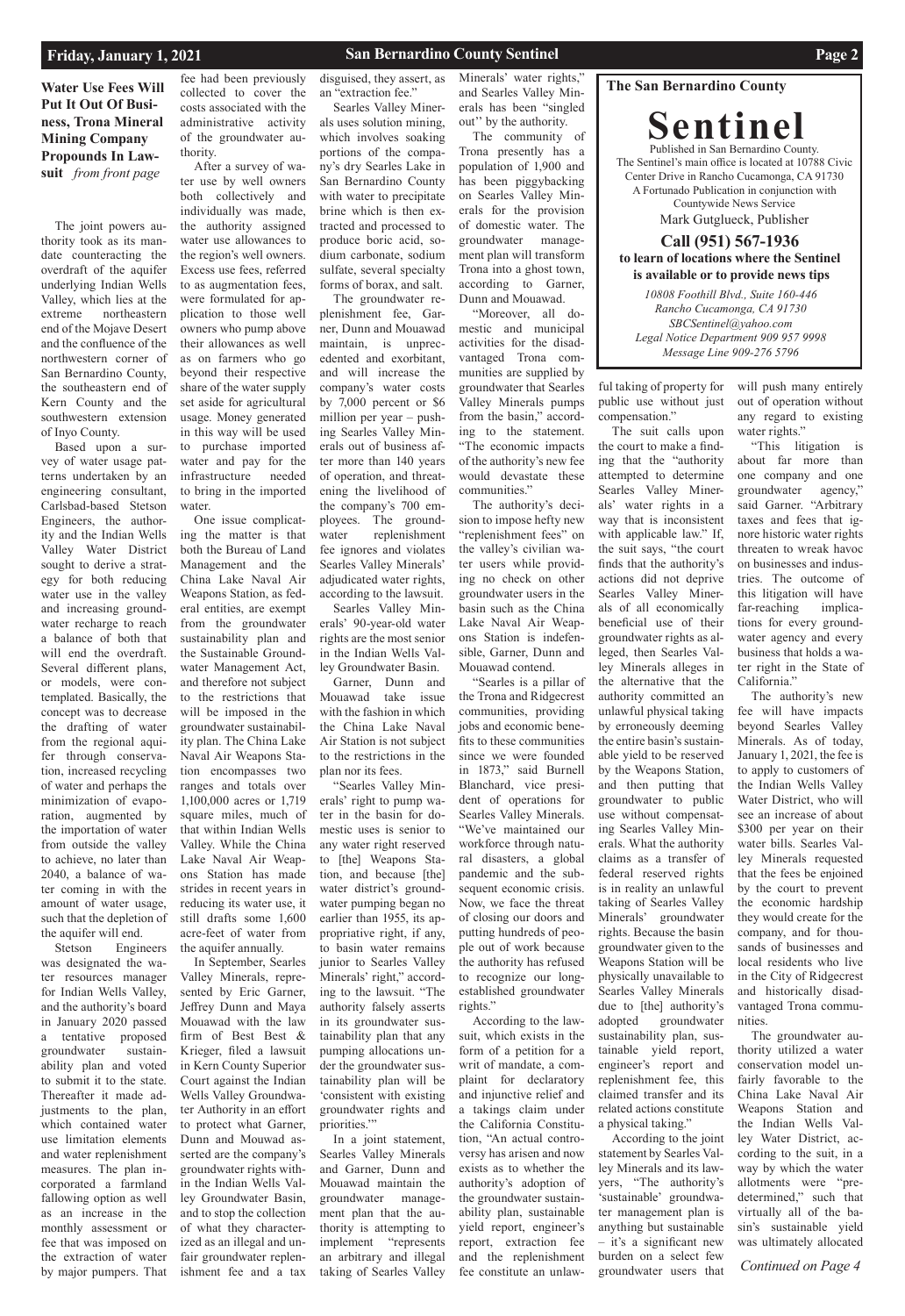### **Friday, January 1, 2021 San Bernardino County Sentinel Page 3**

### **Political Changes**  *from front page*

### *Continued on Page 4*

### **Channing Hawkins**

### **Hesperia Couple Apprehended In Victorville Murder**

*from front page*

chael Taylor and Kyle Crowther, both of whom supported Olinger.

On December 5, 2019, just 15 minutes after he had been installed as a member of the water district's board, Taylor moved to build a bridge to Hawkins by nominating him to serve as the board president. This was an uncommon development, given that the role of president is normally reserved for those who have accrued seniority on a governmental ruling panel. Hawkins' political ascendancy within the context of the West Valley Water District was seen as a potential precursor to his advancement to yet higher political office. Among a cross section of the community, it was widely assumed that Hawkins

was being groomed first for a position on the Rialto City Council and thereafter for a position further up the political chain, such as county supervisor, state legislator or perhaps congressman. It was widely whispered that Hawkins would be a candidate for the Rialto City Council last year, in the November 2020 race. When he leapfrogged into the water board presidency position, there was speculation that his primary mentor and political patron, Rialto Mayor Deborah Robertson, would decline to seek reelection as mayor in 2020, perhaps seeking election to one the two city council seats also up for election, and thereby allowing Hawkins to seek the mayoralty. When Robertson last winter and into the spring found herself besieged by accusations that she had acted improperly when

she voted along with the rest of the city council to pass through to a nonprofit headed by her daughter federal Department of Housing and Urban Development Community Development Block Grant funding and



er reason, Hawkins did not choose to seek election to the city council.

*Continued on Page 8* idly Democratic. Nevertheless, four of five of the members of the West Valley Water District and four of the five members of the Fontana City Council are Republicans. Rialto like Colton has majority Democratic representation on its city council. The San Bernardino City Council, which prior to the November election was five-eighths Republican, has since gone Democratic. Rialto has been, and remains, solidly Democratic. Baca, like his father a Democrat, intensified the Democratic hold on the machinery of county government in the Fifth District by hiring Hawkins. While neither the Democrats nor the Republicans celebrate the fact, competition between the two parties for sway over both county and municipal government in San Bernardino

In the same election, Baca, who was Rialto city councilman elected most recently in 2018 to a four-year term, was elected supervisor in the county's Fifth District. Baca's acceding to the supervisorial position necessitated that he resign from the council, creating a vacancy. On December 8, the Rialto City Council took up the subject of how the position Baca had vacated would be filled. In a gambit that may have been an effort to test the extent of her political reach and simultaneously clear a path for Hawkins to achieve an appointment to the council upon the rejection of her first nomination, Robertson suggested that the council consider Stacy Augustine as Baca's successor. Augustine had finished as the first the Fifth District is sol-

runner-up in this year's city council election which had seen council incumbents Rafael Trujillo and Andy Carrizales reelected. The fourfifths strength council, at that point consisting of Robertson, Trujillo, Carrizales and Councilman Ed Scott, did not evince sufficient support for Augustine. Before Robertson could redirect the council's focus to a consideration of Hawkins as Baca's replacement, the council instead floated the nomination of Karla Perez, the top vote-getter among the also-rans in the 2018 election when Baca and Scott were reelected. When a vote on Perez's nomination was taken, she was approved by the council. The county's Fifth District stretches from Fontana in the west to San Bernardino in the east. In terms of voter registration numbers,

came into the Green Tree Liquor Store parking lot. After Rivas parked next to Brim's vehicle, according to investigators, Mota, a passenger in Rivas' car, emerged and then shot into Brim's vehicle several times.

Rivas and Mota fled the scene.

Based on a description of the vehicle, sheriff's department detectives and deputies initiated a stake-out of an area in Hesperia where they believed Rivas would show up. Sheriff's deputies, combing the area, spotted the couple in a different vehicle. After a short chase, they were apprehended.

"Several hours later,

while conducting surveillance in Hesperia, deputies located Mota and Rivas, in a different vehicle," according to a statement from the sheriff's department. "Deputies conducted a traffic stop and a short pursuit ensued before Mota and Rivas were arrested without further incident. During the investigation, detectives located a handgun in Brim's vehicle. When Mota was arrested, he was found to have a gunshot wound and detectives believe Brim returned fire during the shooting at the liquor store. Mota was transported to the hospital and released after medical personnel determined his wounds were

not life threatening." Mota and Rivas were booked at West Valley Detention Center in Rancho Cucamonga, Mota for Penal Code Section 187 – murder – and Rivas for Penal Codes Section 32 – accessory to murder.

Superior Court records show that on December 24, Mota by means of a video hookup was arraigned by Judge David Driscoll on a case involving an incident that took place on December 7, 2020, 15 days before the Brim shooting. Mota at that point pleaded not guilty to Penal Code Section 245, assault with a deadly weapon other than a firearm that was likely to cause great bodily injury, while simultaneously denying two enhancement allegations of Penal Code Section 12022(B) (1)-E, use of a deadly weapon and Penal Code Section 1186.22 (B)(1)-

E, engaging in a serious felony. He was represented by Deputy Public Defender Mark Shoup in that matter, and was being prosecuted by Deputy District Attorney Casey Cunningham.

### video by Judge David Driscoll on a charge of Penal Code Section 187 murder, relating to the Brim shooting, subject to a Penal Code Section  $186.22$  (B)(1)(C)-E violent felony enhancement, together with a Penal Code Section 186.22  $(B)(1)(C)$ -E requirement that upon conviction he be imprisoned without

On December 29, Mota was arraigned via the possibility of parole; a Penal Code Section 12022.53(C)-E enhancement of discharging a firearm; a Penal Code Section 12022.53(D)- E enhancement of discharging a firearm and causing great bodily injury; a Penal Code Section 12022.53(B)-E enhancement of using a firearm in the commission of a crime; and violation of Penal Code 29800 (A)(1)-F, being a felon or drug addict in possession of a firearm. He was again represented by Deputy Public Defender Mark Shoup and the State of California was again represented by Deputy District Attorney Casey Cunningham. Judge Driscoll entered not guilty pleas for Mota on the murder and being a felon or addict in possession of a firearm charges and denied the enhancements enumerated against him.

On Tuesday December 39, Rivas was under quarantine in custody and not present in the courtroom of Judge Jay H. Robinson when the charges of Penal Code Section 32-F, Penal Code Section 186.22(B)(1)(A)- E and Vehicle Code Section 2800.2 (A)-F were read against her.

On December 31, Rivas was arraigned via video by Judge Driscoll on Penal Code Section 32-F, being an accessory to murder, subject to a sentencing enhancement upon conviction of Penal Code Section 186.22(B) (1)(A)-E street gang terrorism; and a charge of violating Vehicle Code Section 2800.2 (A)-F evading a peace officer with wanton disregard for the safety of others. Judge Driscoll entered for her not guilty pleas on the accessory and evasion charges and denied the enhancement allegation.

the council comprises more than five members: eight in the case of San Bernardino and seven in Colton and Needles.

In Barstow, Paul Anthony Courtney has replaced Julie Hackbarth-McIntyre as mayor. Barbara Mae Rose was elected to represent the city's District 3, filling

the void on the council that existed beginning in December 2019, when Councilman Richard Harpole resigned to move to Texas. Marilyn Dyer Kruse in November defeated incumbent Councilwoman Carmen Hernandez in District 4. In Chino, Mayor Eunice Ulloa handily turned back a challenge by Christopher Hutchinson, but Christopher Flores defeated

incumbent Councilman Paul Rodriguez, turning him out of office as the city's District 1 councilman. Karen Comstock was elected the city's new District 4 councilwoman, replacing former Councilman Tom Haughey. That development, however, does not appear to presage any radical departure from the political norm, as Comstock, Chino's former police chief, served

in that capacity during Haughey's incumbency on the council, and she did not seek the elected position until Haughey signaled his final decision to not run again earlier this year, indicating she would not have sought the position if Haughey had chosen to remain in office.

In San Bernardino, where the council is composed of a mayor elected at large by voters throughout the 59.65-square mile city and seven council members elected in seven geographically defined wards, 2021 is beginning with three different council members representing the city's constituents than one year ago. Four of the council's seven-member contingent were required to stand for reelection last year to remain in office, and all four competed. Juan Figueroa, representing the city's Third Ward, was the only one who did so successfully, holding off a challenge by Luis Ojeda in the March 3 primary election. On March 3, Kimberly Calvin outdistanced Sixth Ward incumbent Bessine Richard in a narrow 1,446 votes or 50.31 percent-to-1,428 votes or 49.69 percent victory.

### **Hawkins Made Political Splash In Rialto** *from front page*

to confer upon that same nonprofit entity free rent at a city-owned property, Robertson found it advisable to maintain her status as mayor to prevent her political rivals from capitalizing on the circumstance and claiming that she had been forced to leave office by the scandal. For whatev-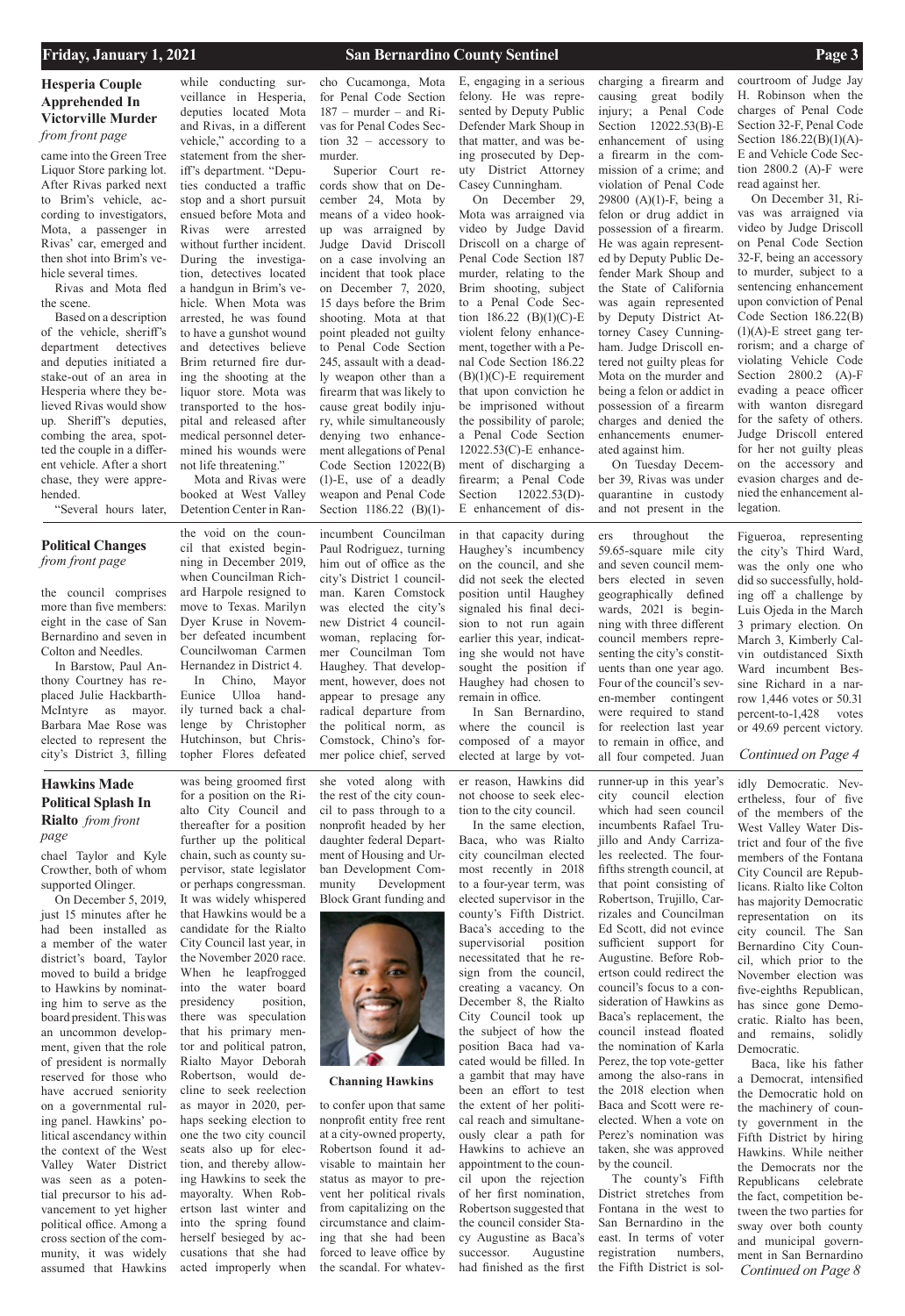### **Five City Councils See A 40 Percent Or More Turnover In Their Members**  *from page 3*

**Do You Have Information Of Public Interest? Call the** *Sentinel* **at (951) 567 1936 The** *Sentinel* **is always looking for information to inform our readership and keep our readers abreast of newsworthy developments. The** *Sentinel* **devotes itself to what is happening in and around San Bernardino County. Social events, political news, issues pertaining to education, medicine, industry, commerce,**

 **development, real estate, history, culture and entertainment are of interest to us.**



**hesitate to pick up the phone or drop us a line at sbcsentinel@yahoo.com to alert us to that fascinating tidbit.**

### **Desert Water Conservation Plan Invites Suits Citing Federal Exclusion From Restrictions**  *from page 2*

to the China Lake Naval Air Weapons Station and the water district. "This deficiency and bias are shown, in part, by the fact that the authority relied on a numerical groundwater model owned and controlled by the Weapons Station," the lawsuit states. "[The] authority used [the] Weapons Station's model to make erroneous calculations but has not made the numerical groundwater model available to stakeholders or the public despite repeated requests to do so."

The lawsuit propounds, "Defendant

authority further states in the groundwater sustainability plan that the remaining pumpers 'can and should implement additional conservation measures,' implying that Weapons Station and the water district do not need to conserve groundwater. This conclusion is contrary to [the] authority's Sustainable Groundwater Management Act obligation to manage the basin 'consistent with Section 2 of Article X of the California Constitu-The bias of the

> Gleason said Garner's, Dunn's and Dunn's and Mouawad's suggestion that the authority and its members were ganging up on Searles Valley Minerals was selfservingly inaccurate. He said the contrary was the case, in that virtually all water users and water purveyors in the region understood the need to meet the state mandates and cooperate in managing the local availability of water. He cited examples of this cooperation and willingness to assist other entities functioning under the water-use limitation regime imposed by the authority. "The City of Ridgecrest has even offered to provide recycled

groundwater sustainability plan in favor of the China Lake Naval Air Weapons Station is demonstrated, according to Garner, Dunn and Mouawad, by the fashion in which the Navy is being permitted to engage in a profligate use of the desert's precious water resources, utilizing hundreds of acre-feet of water on functions that have nothing to do with the Navy's mission. "Groundwater uses on the base that are not directly associated with essential Weapons Station activities, such as its golf course, are not 'primary' under water law," the lawsuit states. "If the Weapons Station wants to use basin water for those secondary purposes, the Weapons Station may appropriate water pursuant to California law and pay for that water with federal funds. The cost of that groundwater should not be subsidized by Searles Valley Minerals." In response to the lawsuit, the Indian Wells Valley Groundwater Authority has accused Searles Valley Minerals of seeking to shirk its responsibility to act as a responsible water user

and participate in the effort to fund the means of replenishing water taken out of the aquifer in excess of the region's water recharge.

"At its core, Searles' lawsuit is nothing more than a claim that its use of water for a commercial industrial purpose should be free of all costs and given a priority over and above all other uses in the basin," Kern County Supervisor Mick Gleason, the chairman of the Indian Wells Groundwater Authority, said in the aftermath of the suit's filing.

water to Searles in order

to reduce Searles' draw on the basin's natural water supplies," Gleason was quoted as saying in a press release from the authority. Searles Valley Minerals is simply selfishly and self-centeredly reacting

against reasonable steps being taken to balance the use of the valley's water with its recharge rate, and is not offering any workable solution of its own, according to Gleason.

The Indian Wells Valley Groundwater Authority will stand up to and hold up under the counterproductive weight Searles Valley Minerals is heaping upon the authority by the filing of the lawsuit, Gleason insisted.

The board for The Indian Wells Valley Groundwater Authority consists of Chairman Gleason, whose district as Kern County supervisor includes Indian Wells Valley; Ridgecrest Councilman Scott Hayman; Indian Wells Water District Director Ron Kicinski; Inyo County Counsel John Vallejo; and San Bernardino County Registrar of Voters Bob Page. The Indian Wells Valley Groundwater Authority will vigor-

*Continued on Page 8* Garcia did not garner reelection. Nor did two other former Victorville councilmen, Eric Ne-

ously contest the lawsuit brought by Searles "and any other lawsuit which seeks to sidestep a reasonable allocation of costs required to maintain the basin as a viable water source," the authority said in a press release.

because its primary objective — to protect the Navy — was predeter-

mined."

Citing the consideration that the technical analysts that Mojave Pis-

Searles Valley Minerals is not the only entity that has taken issue with the groundwater management plan and bringing the matter before the court. Mojave Pistachios, LLC, in conjunction with Paul and Mary Nugent, lodged a lawsuit against the Indian Wells Valley Groundwater Authority, alleging the Sustainable Groundwater Management Act is being misapplied in a way that will render agricultural production in the valley untenable. Those plaintiffs maintain, like Searles Valley Minerals, that the groundwater sustainability plan is biased in favor of the China Lake Naval Air Weapons Station. The lawsuit states that the groundwater sustainability plan is "flawed cemented into the fabric of the groundwater

banned from participating in the authority's policy advisory committee and technical advisory committee meetings, the lawsuit maintains the framers of the groundwater sustainability plan did not consider the agricultural community's input by "fail[ing] to incorporate and respond to stakeholder comments."

According to the lawsuit, the Indian Wells Valley Groundwater Authority board openly acknowledged early last year that the Navy was "in the driver's seat" in terms of formulating the plan. The authority's water extraction allocations were, according to the Mojave Pistachios lawsuit, "determined internally by the Indian Wells Valley Groundwater Authority staff, fed into the model developed by the Navy's contractor, and

tachios had hired were sustainability plan without public comment and before the sustainable management criteria were even considered. The Navy model has not been peer-reviewed, and despite [the] plaintiffs' requests, the Indian Wells Valley Groundwater Authority refused to release the model to stakeholders." *-Mark Gutglueck*

The same day, incumbent Ward 5 Councilman Henry Nickel and incumbent Ward 7 Councilman Jim Mulvihill faced five and four challengers, respectively. Nickel was the top finisher in his contest, but did not garner the needed major-

ity of votes to be elected outright, which put him into a November run-off against the second-place finisher, Ben Reynoso. Mulvihill finished in second place in the Ward 7 primary, and he found himself in a battle for political survival against Damon Alexander. Ultimately, in the November 3 races, the newcomers prevailed. Additionally, 2020 also saw the full implementation of the city charter change man-

tion."

dated by San Bernardino's voters' 2016 passage of Measure L, which did away with the city attorney and city clerk positions being elected offices. Accordingly, former City Attorney Gary Saenz and former City Clerk Gigi Hanna departed the city in March. In Upland, former Mayor Debbie Stone was bounced from office by the voters in favor of incumbent City Councilman Bill Velto. Velto

had held the last at-large

elected position on the council, though he had not been elected but rather appointed to the post in 2019 after a vacancy on the council came about following the 2018 election. The position he held was transitioned into one representing the city's First District with the just-concluded election cycle, and in November Shannan Maust was elected to replace him on the council. Also

in November, the city held a special election to fill for the next two years the empty Third District council post which former Councilman Ricky Felix had vacated in May when he moved to Utah. Carlos Garcia won that four-candidate race.

In Victorville, incumbent Councilwoman Blanca Gomez was reelected in a race in which three council seats were in play and a total of 22 candidates competed.

Councilwoman Gloria Garcia, who had served as Victorville's appointed mayor for the last six years, also sought reelection. Jim Cox, a former Victorville city manager who ran for the council successfully in 2012 and then was reelected in 2016, chose not to seek reelection in 2020.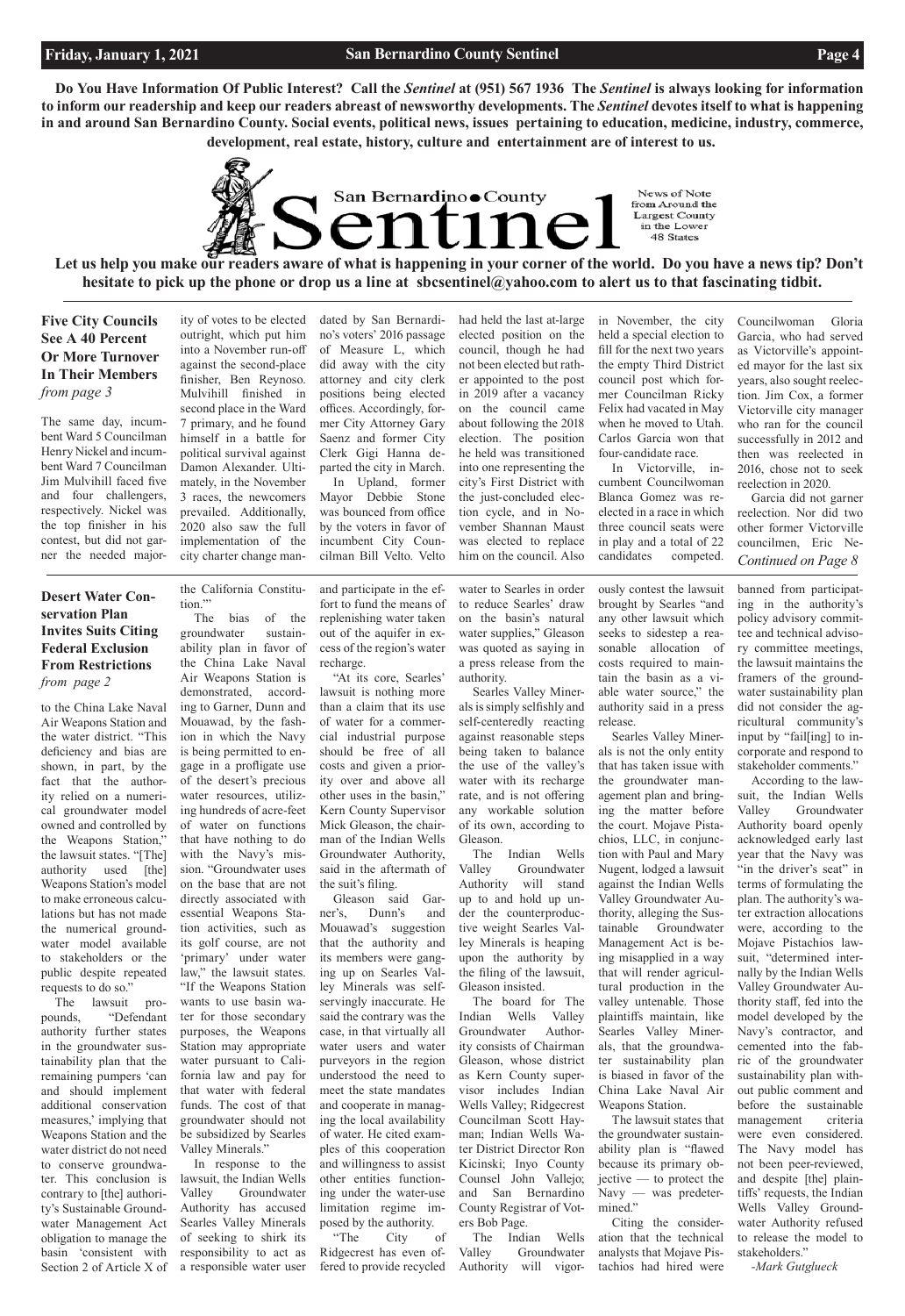### **Friday, January 1, 2021 San Bernardino County Sentinel Page 5**

### **Public Notices Public Notices Public Notices Public Notices Public Notices Public Notices Public Notices**

FICTITIOUS BUSINESS NAME STATEMENT FILE NO-20200010731

The following person(s) is(are) doing business as: Royal Culture Attire, 4750 Lakewood Dr, San Bernardino, CA 92407, Leshaun N. Cousin, 4750 Lakewood Dr, San Bernardino, CA 92407

Signed: BY SIGNING BELOW, I DECLARE THAT ALL INFOR-MATION IN THIS STATEMENT IS TRUE AND CORRECT. A registrant who declares as true information, which he or she knows to be false, is guilty of a crime. (B&P Code 17913) I am also aware that all information on this statement becomes Public Record upon filing.

Business is Conducted By: An Individual

This statement was filed with the County Clerk of San Bernardino on: 11/23/20

s/ Leshaun Cousin

I hereby certify that this is a correct copy of the original statement on file in my office.

Began Transacting Business: 11/22/20

County Clerk, s/ D5511

NOTICE- This fictitious business name statement expires five years from the date it was filed in the office of the county clerk. A new fictitious business name statement must be filed before that time. The filing of this statement does not of itself authorize the use in this state of a fictitious name in violation of the rights of another under federal, state, or common law (see section 14400 et. Seq. Business & Professions Code). 12/11/20, 12/18/20, 12/25/20, 01/01/21

NOTICE- This fictitious business name statement expires five years from the date it was filed in the office of the county clerk. A new fictitious business name statement must be filed before that time. The filing of this statement does not of itself authorize the use in this state of a fictitious name in violation of the rights of another under federal, state, or common law (see section 14400 et. Seq. Business & Professions Code). 12/11/20, 12/18/20, 12/25/20,

FICTITIOUS BUSINESS NAME STATEMENT FILE NO-

FICTITIOUS BUSINESS NAME STATEMENT FILE NO-20200010911

The following person(s) is(are) doing business as: Felli House-wares, 11256 Jersey Blvd, Rancho Cucamonga, CA 91730, Mailing Address: 11256 Jersey Blvd, Rancho Cucamonga, CA 91730, Mon H. Chen, Free-Free (USA) Inc., 11256 Jersey Blvd, Rancho Cucamonga, CA 91730

This statement was filed with the County Clerk of San Bernardino on:  $11/16/20$ 

Business is Conducted By: A Corporation

Signed: BY SIGNING BELOW, I DECLARE THAT ALL INFOR-MATION IN THIS STATEMENT IS TRUE AND CORRECT. A registrant who declares as true information, which he or she knows to be false, is guilty of a crime. (B&P Code 17913) I am also aware that all information on this statement becomes Public Record upon filing.

s/ Mon Hsin Chen

This statement was filed with the County Clerk of San Bernardino on: 12/01/20

I hereby certify that this is a correct copy of the original statement on file in my office.

Began Transacting Business: 06/03/2015

County Clerk, s/ D5511

01/01/21

20200010490 The following person(s) is(are) doing business as: Colton Cleaners, 294 N. La Cadena Drive, Colton, CA

Signed: BY SIGNING BELOW I DECLARE THAT ALL INFOR-MATION IN THIS STATEMENT

92324, Young J. Kim, 5071 St. Albert Drive, Fontana, CA 92336 Business is Conducted By: An

Individual Signed: BY SIGNING BELOW, I DECLARE THAT ALL INFOR-MATION IN THIS STATEMENT IS TRUE AND CORRECT. A reg-

istrant who declares as true infor-mation, which he or she knows to be false, is guilty of a crime. (B&P Code 17913) I am also aware that all information on this statement becomes Public Record upon filing.

s/ Young J. Kim

I hereby certify that this is a correct copy of the original statement on file in my office.

Began Transacting Business: 01/06/2011

County Clerk, s/ M0597

NOTICE- This fictitious business name statement expires five years from the date it was filed in the office of the county clerk. A new fictitious business name statement must be filed before that time. The filing of this statement does not of itself authorize the use in this state of a fictitious name in violation of the rights of another under federal, state, or common law (see section 14400 et.

Seq. Business & Professions Code). 12/11/20, 12/18/20, 12/25/20, 01/01/21

IS TRUE AND CORRECT. A registrant who declares as true information, which he or she knows to be false, is guilty of a crime. (B&P Code 17913) I am also aware that all information on this statement becomes ROMY S RAHMANIAN APLC 33 E HUNTINGTON DR ARCADIA CA 91006 CN974134 MICHEAL Dec 18,25, 2020, Jan 1, 2021

FICTITIOUS BUSINESS NAME STATEMENT FILE NO20200010172 The following person(s) is(are) doing business as: AZQ Photobooth; AZQ MIR-ROR PHOTOBOOTH, 17631 Valley Blvd Suit A, Fontana, CALIF 92316, Mailing Address: 13214 Kochi Dr, Moreno Valley, CALIF 92553, Antoni Z. Quebec, 13214 Kochi Dr, Moreno Valley, CALIFO 92553 Business is Conducted By An Individual Signed: BY SIGNING BELOW, I DECLARE THAT ALL INFORMATION IN THIS STATE-MENT IS TRUE AND CORRECT. A registrant who declares as true information, which he or she knows to be false, is guilty of a crime. (B&P Code 17913) I am also aware that all information on this statement be-comes Public Record upon filing. s/ Antoni Quebec This statement was filed with the County Clerk of San Bernardino on: 10/30/20 I hereby certify that this is a correct copy of the original statement on file in my office. Began Transacting Business: 10/29/20 County Clerk, s/ D5511 NOTICE- This fictitious business name statement expires five years from the date it was filed in the of-fice of the county clerk. A new fictitious business name statement must be filed before that time. The filing of this statement does not of itself authorize the use in this state of a fictitious name in violation of the rights of another under federal, state, or common law (see section 14400 et. Seq. Business & Professions Code). 11/06/20, 11/13/20, 11/20/20, 11/27/20 & Corrected on: 12/11/20, 12/18/20, 12/25/20, 01/01/21 FICTITIOUS BUSINESS

NAME STATEMENT FILE NO-20200010458 The following person(s) is(are) doing business as: Tati Martique Boutique, 1980 E Main St Spc 38, Barstow, Ca 92311, Tatiana M. Hall, 1980 E Main St Spc 38, Bar-

stow, Ca 92311

Business is Conducted By: An

Individual

Public Record upon filing. s/ Tatiana M. Hall

 $\rm{NUMBER}$ CIVDS2021031 TO ALL INTEREST-ED PERSONS: Petitioner

on: 11/12/20

11/09/20

County Clerk, s/ D5511

THE COURT ORDERS that all persons interested in this matter appear before this court at the hearing indicated below to show cause, if any, why the petition for change of name should not be granted. Any person objecting to the name changes described above must file a written objection that includes the reasons for the objection at least two court days before the matter is scheduled to be heard and must appear at the hearing to show cause why the petition should not be granted. If no written objection is timely filed, the court may grant the petition without a hearing.

ness name statement expires five years from the date it was filed in the office of the county clerk. A new fictitious business name statement must be filed before that time. The filing of this statement does not of itself authorize the use in this state of a fictitious name in violation of the rights of another under federal, state, common law (see section 14400 et. Seq. Business & Professions Code). 12/11/20, 12/18/20, 12/25/20,

01/01/21

NOTICE OF PETITION TO ADMINISTER ESTATE OF LUCY G. MICHEAL Case No. PROPS2000902 To all heirs, beneficiaries, creditors, con-tingent creditors, and persons who may other-wise be interested in the will or estate, or both, of LUCY

G. MICHEAL

file in my office.

 A PETITION FOR PRO-BATE has been filed by Matthew J. Micheal in the Superior Court of California, County of SAN BERNARDINO.

 THE PETITION FOR PROBATE requests that Matthew J. Micheal be appointed

as personal representative to admin-ister the estate of the decedent.

 THE PETITION requests authority to administer the estate under the Independent Administration of Estates Act. (This authority will allow the personal rep-resentative to take many actions without ob-

taining court approval. Before taking certain very im-portant actions, however, the personal representa-tive will be required to give notice to interested persons unless they have waived notice or consented to the pro-

posed action.) The in-dependent administration authority will be granted unless an interested person files an objection to the petition and shows good cause why the court should not

This statement was filed with the County Clerk of San Bernardino I hereby certify that this is a correct copy of the original statement on NOTICE OF PETITION TO ADMINISTER ESTATE OF MITCHELL I. ROTH

Began Transacting Business: NOTICE- This fictitious busiaka MITCHELL ROTH and MITCHELL IRA ROTH Case No. PROPS2000915

grant the authority. A HEARING on the petition will be held on January 5,

2021 at 9:00 AM in Dept. No. S35 located at 247 W. Third St., San Bernardino, CA 92415. IF YOU OBJECT to the granting of the peti-tion, you should appear at the hearing

and state your objections or file written objections with the court before the hearing. Your appearance may be in person or by your attorney.

 IF YOU ARE A CREDI-TOR or a contin-gent creditor of the decedent, you must file your claim with the court and mail a copy to the personal representative appointed by the court within the later of either (1) four months from the date of first issuance of letters to a general personal representative, as defined in section 58(b) of the California Probate Code, or (2) 60 days from the date of mailing or personal delivery to you of a notice under section 9052 of the California Probate Code. Other California statutes

and legal au-thority may affect your rights as a creditor. You may want to consult with an attorney knowledge-able in California law. YOU MAY EXAMINE the file kept by the court. If you

NOTICE OF PETITION TO ADMINISTER ESTATE OF: DAN DALE LEGBAND<br>CASE NO. PROP

are a person interested in the estate, you may file with the court a Request for Special Notice (form DE-154) of the filing of an inventory and appraisal of estate assets or of any petition or account as provided in Probate Code section 1250. A Re-

quest for Special Notice form is available from the court clerk.

> Attorney for petitioner: ROMBOUD S RAH-

MANIAN ESQ SBN 264707 LAW OFFICE OF

 To all heirs, beneficiaries, creditors, contingent creditors, and persons who may otherwise be interested in the will or estate, or both, of MITCHELL I. ROTH aka MITCHELL ROTH and MITCHELL IRA ROTH

A PETITION FOR PRO-BATE has been filed by Donnasue Smith Ortiz in the Superior Court of California, County of SAN BERNARDINO. THE PETITION FOR

PROBATE requests that Donnasue Smith Ortiz be appointed as personal representative to administer the estate of the de-

cedent. THE PETITION requests authority to administer the estate under the Independent Administration of Estates Act. (This authority will allow the personal representative to take many actions without obtaining court approval. Before taking certain very important actions, however, the personal representative will be required

to give notice to interested per-

2021.<br>FICTITIOUS FICTITIOUS BUSINESS NAMESTATEMENT FILE NO-20200011409

sons unless they have waived notice or consented to the proposed action.) The independent administration authority will be granted unless an interested person files an objection to the petition and shows good cause why the court should not grant the authority.

This statement was filed with the County Clerk of San Bernardino on: 12/16/20

 A HEARING on the petition will be held on January 27, 2021 at 9:00 AM in Dept. No. S37 located at 247 W. Third St., San Bernardino, CA 92415. IF YOU OBJECT to the

granting of the petition, you should appear at the hearing and state your objections or file written objections with the court before the hearing. Your appearance may be in person or by your attorney. IF YOU ARE A CREDITOR or a contingent

creditor of the decedent, you

must file your claim with the

court and mail a copy to the personal representative appointed by the court within the later of either (1) four months from the date of first issuance of letters to a general personal representative, as defined in section 58(b) of the California Probate Code, or (2) 60 days

> from the date of mailing or personal delivery to you of a notice under section 9052 of the California Probate Code. Other California statutes and legal authority may affect your rights as a creditor. You may want to consult with an attorney knowledgeable in California law.

 YOU MAY EXAMINE the file kept by the court. If you are a person interested in the estate, you may file with the court a Request for Special Notice (form DE-154) of the filing of an inventory and appraisal of estate assets or of any petition or account as provided in Probate Code section 1250. A Request for Special Notice form is available from the court clerk. Petitioner: Donnasue Smith

Ortiz

This statement was filed with the County Clerk of San Bernardino on: 12/15/20

LAW OFFICE OF DONNASUE SMITH OR-TIZ

10700 CIVIC CENTER DR STE 100-C RANCHO CUCAMONGA

CA 91730 CN974146 ROTH Dec

18,25, 2020, Jan 1, 2021

ORDER TO SHOW CAUSE FOR CHANGE OF NAME

RASHID AMMAD SMITH filed with this court for a decree changing names as follows: RASHID AMMAD SMITH to TROY RASHID-AHMAD SMITH

> Notice of Hearing: Date: 2/9/2021 Time: 9:00 a.m.

Department: S16

The address of the court is Superior Court of California, County of San Bernardino, San Bernardino District - Civil Division, 247 West Third Street, Same as above, San Bernardino, CA 92415-0210, San Bernardino

IT IS FURTHER OR-DERED that a copy of this order be published in the SAN BERNARDINO COUNTY

SENTINEL in San Bernardino County California, once a week for four successive weeks prior to the date set for hearing of the petition.

Dated: SEPTEMBER 18, 2020

Lynn M. Poncin

Judge of the Superior Court.

Published in the San Bernardino County Sentinel on 12/18 & 12/25 2020 AND 1/1, & 1/8, 2021.

FBN 20200011152 The following entity is doing business as WILDFLOWER PHOTOG-RAPHY 3964 SALT CREEK WAY<br>
ONTARIO CA 91761: NICOLE ONTARIO, CA 91761: NICOLE<br>M BERMUDEZ 3964 SALT M BERMUDEZ<br>CREEK WAY ONTARIO, CA 91761

This Business is Conducted By:

AN INDIVIDUAL BY SIGNING BELOW, I DE-CLARE THAT ALL INFORMA-TION IN THIS STATEMENT IS TRUE AND CORRECT. A registrant who declares as true informa-tion, which he or she knows to be false, is guilty of a crime. (B&P Code 17913) I am also aware that all information on this statement becomes Public Record upon filing. S/ NICOLE BERMUDEZ

This statement was filed with

the County Clerk of San Bernardino on: 12/08/2020

I hereby certify that this is a correct copy of the original statement on file in my office.

Began Transacting Business: N/A

County Clerk, Deputy D5511

NOTICE- This fictitious business name statement expires five years from the date it was filed in the office of the county clerk. A new fictitious business name statement must be filed before that time. The filing of this statement does not of itself authorize the use in this state of a fictitious name in violation of the rights of another under federal, state, or common law (see section 14400 et. Seq. Business & Professions Code). Published in the San Bernardin County Sentinel on 12/18 & 12/25

2020 AND 1/1, & 1/8, 2021.

NOTICE OF PETI-TION TO ADMINISTER ESTATE OF JAN NIBLETT, SR.

Case No. PROPS2000889 To all heirs, beneficiaries, creditors, con-tingent creditors, and persons who may other-wise be interested in the will or estate, or both, of JAN NIBLETT, SR.

 A PETITION FOR PRO-BATE has been filed by Dana Schreter in the Superior Court of Cali-fornia, County of SAN BERNARDINO.

 THE PETITION FOR PROBATE requests that Dana Schreter be ap-pointed as personal representative to administer the estate of the decedent.

 THE PETITION requests the decedent's will and codicils, if any, be admitted to probate. The will and any codicils are available for exami-nation in the file kept by the court.

 THE PETITION requests authority to administer the estate under the Independent Administration of Estates Act. (This authority will allow the personal rep-resentative to take many actions without obtaining court approval. Before taking certain very im-portant actions, however, the personal representa-tive will be required to give notice to interested persons unless they have waived notice or consented to the proposed action.) The in-dependent administration authority will be granted unless an interested person files an objection to the petition and shows good cause why the court should not grant the authority.

 A HEARING on the petition will be held on January 5, 2021 at 9:00 AM in Dept. No. S37P located at 247 W. Third St., San Bernardino, CA 92415.

 IF YOU OBJECT to the granting of the peti-tion, you should appear at the hearing and state your objections or file written objections with the court before the hearing. Your appearance may be in person or by your attorney.

IF YOU ARE A CRED

ITOR or a contin-gent creditor of the decedent, you must file your claim with the court and mail a copy to the personal representative appointed by the court within the later of either (1) four months from the date of first issuance of letters to a general personal representative, as defined in section 58(b) of the California Probate Code, or (2) 60 days from the date of mailing or personal delivery to you of a notice under section 9052 of the California Probate Code. Other California stat-

utes and legal au-thority may affect your rights as a creditor. You may want to consult with an attorney knowledge-able in California law.

 YOU MAY EXAMINE the file kept by the court. If you are a person interested in the estate, you may file with the court

a Request for Special Notice (form DE-154) of the filing of an inventory and appraisal of estate assets or of any petition or account as provided in Probate Code section 1250. A Request for Special Notice form is available from the court clerk. Attorney for petitioner: JACK B OSBORN ESQ SBN 230447

BROWN WHITE & OS-

BORN LLP

300 E STATE STREET

STE 300

REDLANDS CA 92373 CN973884 NIBLETT Dec

4,11,18, 2020

2000983

To all heirs, beneficiaries, creditors, contingent creditors, and persons who may otherwise be interested in the will or estate, or both of DAN DALE

LEGBAND

A PETITION FOR PRO-BATE has been filed by JU-DITH MAY WESTERHOLD and MARK EDWARD WESTERHOLD in the Superior Court of California, County of SAN BERNARDINO. THE PETITION FOR PRO-BATE requests that JUDITH MAY WESTERHOLD and MARK EDWARD WESTER-HOLD be appointed as personal representative to administer the estate of the decedent. The petition requests the decedent's wills and codicils, if any, be admitted to probate. The will and any codicils are available for examination in the file kept by the court.

THE PETITION requests authority to administer the estate under the Independent Administration of Estates Act. (This authority will allow the personal representative to take many actions without obtaining court approval. Before taking certain very important actions, however, the personal representative will be required to give notice to interested persons unless they have waived notice or consented to the proposed action.) The independent administration authority will be granted unless an interested person files an objection to the petition and shows good cause why the court should not grant

the authority.

A hearing on the petition will be held in Dept. No. S-35 at 9:00 a.m. on JANUARY 27, 2021 at Superior Court of California, County of San Bernardino, 247 West Third Street, San Bernardino, CA 92415, San Bernardino District.

IF YOU OBJECT to the granting of the petition, you should appear at the hearing and state your objections or file written objections with the court before the hearing. Your appearance may be in person or

by your attorney.

IF YOU ARE A CREDI-TOR or a contingent creditor of the decedent, you must file your claim with the court and mail a copy to the personal representative appointed by the court within the later of either (1) four months from the date of

**PROPS** 

may want to consult with an attorney knowledgeable in Cali-

fornia law.

YOU MAY EXAMINE the file kept by the court. If you are a person interested in the estate, you may file with the court a Request for Special Notice (form DE-154) of the filing of an inventory and appraisal of estate assets or of any petition or account as provided in Probate Code section 1250. A Request for Special Notice form is available from the court clerk.

Attorney for the Petitioner: MICHAEL C. MADDUX, ESQ.

1894 COMMERCENTER WEST, SUITE 108

SAN BERNARDINO, CA 92408

Telephone No: (909) 890- 2350

Published in the San Bernardino County Sentinel on 12/25. 2020 and 1/1/2 & 1/8,

The following person(s) is(are) doing business as: A&K1 Auto Sale, 517 N Mountain Avenue Suite 125, Upland, CA 91786, Ahmad Kamal, 7903 Elm Ave Apt 99, RanchoCucamonga, CA 91730,

Business is Conducted By: An Individual

Signed: BY SIGNING BELOW, I DECLARE THAT ALL INFOR-MATION IN THIS STATEMENT IS TRUE AND CORRECT. A registrant who declares as true information, which he or she knows to be false, is guilty of a crime. (B&P Code 17913) I am also aware that all information on this statement becomes Public Record upon filing.

s/ Ahmad Kamal

I hereby certify that this is a correct copy of the original statement on

file in my office. Began Transacting Business: 12/13/20

County Clerk, s/ I1327

first issuance of letters to a general personal representative, as defined in section 58(b) of the California Probate Code, or (2) 60 days from the date of mailing or personal delivery to you of a notice under Section 9052 of the California Probate Code. Other California statutes and legal authority may affect your rights as a creditor. You FICTITIOUS BUSINESS NAME STATEMENT FILE NO-20200011350

NOTICE- This fictitious busi-ness name statement expires five years from the date it was filed in the office of the county clerk. A new fictitious business name statement must be filed before that time. The filing of this statement does not of itself authorize the use in this state of a fictitious name in violation of the rights of another under federal, state, or common law (see section 14400 et. Seq. Business & Professions Code). 12/25/20, 01/01/21, 01/08/21,

01/15/21

FICTITIOUS BUSINESS NAME STATEMENT FILE NO-20200011028

The following person(s) is(are) doing business as: Orthopedic Sport & Spine Medical Group, 330 E. 7th St 2nd Floor, Upland, CA 91786, Hamid E. Rahman M.D. & Medical Corp., 781 N. Redo Cir, Orange, CA 92869 Business is Conducted By: A

Corporation Signed: BY SIGNING BELOW, I DECLARE THAT ALL INFOR-MATION IN THIS STATEMENT IS TRUE AND CORRECT. A registrant who declares as true information, which he or she knows to be false, is guilty of a crime. (B&P Code

17913) I am also aware that all infor-mation on this statement becomes Public Record upon filing. s/ Hamid U. Rahman M.D.

This statement was filed with the County Clerk of San Bernardino on: 12/03/20 I hereby certify that this is a correct copy of the original statement on

file in my office.

Began Transacting Business: 04/01/2010 County Clerk, s/E4004 NOTICE- This fictitious business name statement expires five years from the date it was filed in the office of the county clerk. A new fictitious business name statement must be filed before that time. The filing of this statement does not of itself authorize the use in this state of a fictitious name in violation of the rights of another under federal, state, or common law (see section 14400 et. Seq. Business & Professions Code). 12/25/20, 01/01/21, 01/08/21,

01/15/21

The following person(s) is(are) doing business as: Rumi & Sadies Wholesale Floral Supply and Gifts, 16510 Merrill Ave. Unit B, Fontana, CA 92335, Mailing Address: 16207 Trailwinds Dr., Fontana, CA 92337, Lailah Akhtari, 16510 Merrill Ave.

Unit B, Fontana, CA 92335 Business is Conducted By: An Individual

Signed: BY SIGNING BELOW, I DECLARE THAT ALL INFOR-MATION IN THIS STATEMENT IS TRUE AND CORRECT. A registrant who declares as true information, which he or she knows to be false, is guilty of a crime. (B&P Code 17913) I am also aware that all infor-mation on this statement becomes Public Record upon filing.

s/ Lailah Akhtari

I hereby certify that this is a correct copy of the original statement on file in my office.

Began Transacting Business: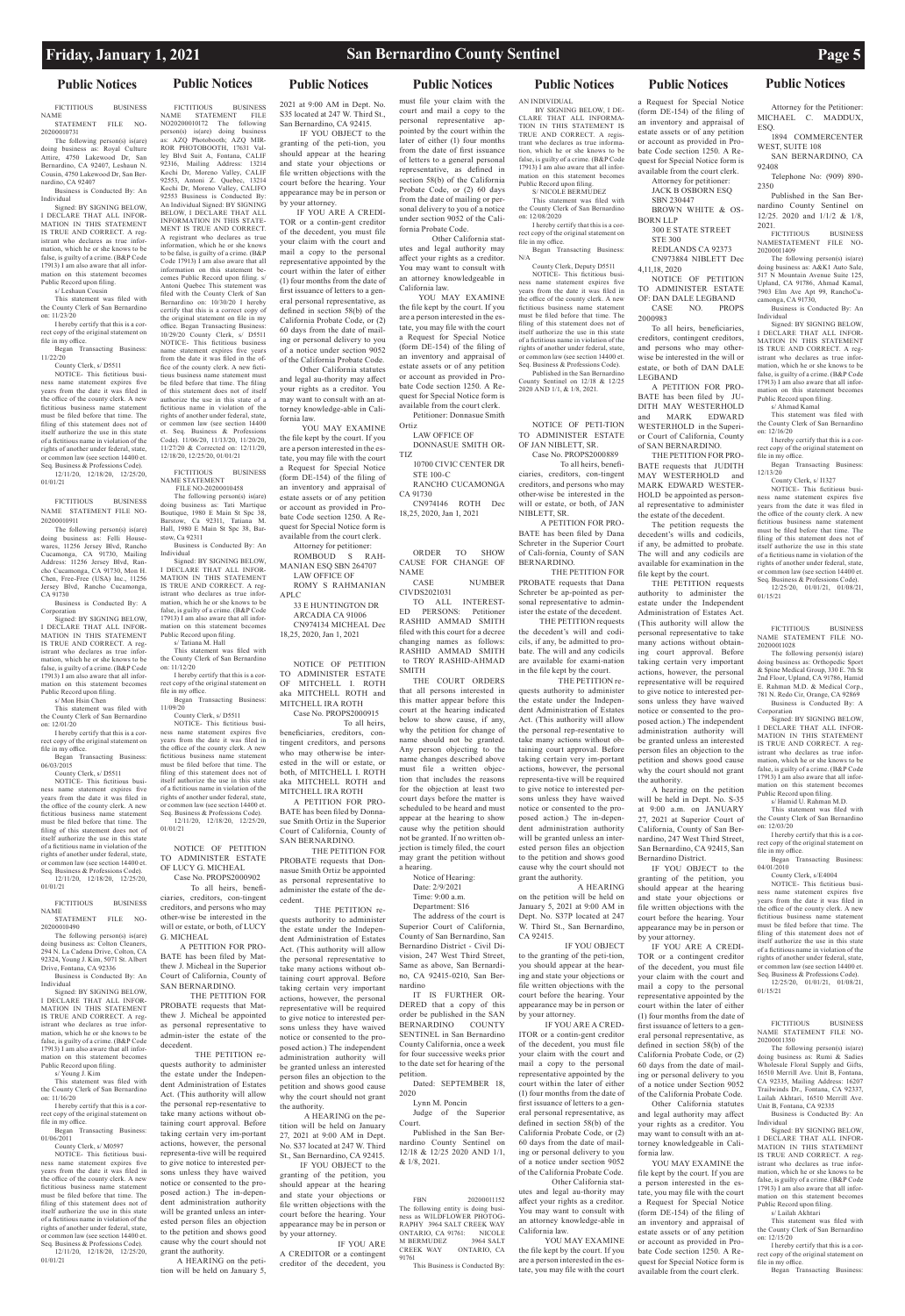### **Public Notices Public Notices Public Notices Public Notices Public Notices Public Notices Public Notices**

### NA

CASE NUMBER: (Numero del Caso): CIVDS 2012401 **SUMMONS** 

County Clerk, s/D551 NOTICE- This fictitious business name statement expires five years from the date it was filed in the office of the county clerk. A new fictitious business name statement must be filed before that time. The filing of this statement does not of itself authorize the use in this state of a fictitious name in violation of the rights of another under federal, state, or common law (see section 14400 et. Seq. Business & Professions Code). 12/25/20, 01/01/21, 01/08/21, 01/15/21

(CITACION JUDICIAL) NOTICE TO DEFEN-DANT: (AVISO AL DEMAN-DADO): SUSANA PEREZ, individually and as Co-Trustee of The 8557 RED HILL COUN-TRY CLUB DRIVE TRUST, an individual and DOES 1 through 20, Inclusive.

 YOU ARE BEING SUED BY PLAINTIFF: (LO ESTA DEMANDANDO EL DEMANDANTE): CLOYED R. MILLER, an individual, MAXINE MILLER, an individual.

 NOTICE! You have been sued. The court may decide against you without your being heard unless you respond within 30 days. Read the information below.

 $AVISO'$  Lo han de dado. Si no responde dentro de 30 dias, la corte puede decidir en su contra sin escuchar su version. Lea la informacion a continuacion.

 You have 30 CAL-ENDAR DAYS after this summons and legal papers are served on you to file a written response at this court and have a copy served on the plaintiff. A letter or phone call will not protect you. Your written response must be in proper legal form if you want the court to hear your case. There may be a court form that you can use for your response. You can find these court forms and more information at the California Courts Online Self-Help Center (www.courtinfo.ca.gov/ selfhelp), your county law library, or the courthouse nearest you. If you cannot pay the filing fee, ask the court clerk for a fee waiver form. If you do not file your response on time, you may lose the case by default, and your wages, money, and property may be taken without further warning from the court.

 There are other legal requirements. You may want to call an attorney right away. If you do not know an attorney, you may want to call an attorney referral service. If you cannot afford an attorney, you may be eligible for free legal services from a nonprofit legal services program. You can locate these nonprofit groups at the California Legal Services Web site (www.lawhelpcalifornia.org), the California Courts Online Self-Help Cen-(www.courtinfo.ca.gov/ selfhelp), or by contacting your local court or county bar association. NOTE: The court has a statutory lien for waived fees and costs on any settlement or arbitration award of \$10,000 or more in a civil case. The court's lien must be paid before the court will dismiss the case.

Mailing Address: PO BOX 2710 VICTORVILLE, CA 92393-2710 This Business is Conducted By:

mation on this statement becomes<br>public Peoped upon filing Public Record up S/ JOSEPH W. BRADY

This statement was filed with the County Clerk of San Bernardino on: 10/30/2020 I hereby certify that this is a correct copy of the original statement on file in my office. Began Transacting Business: DECEMBER 4, 1989 nty Clerk, Deputy A9730

 Tiene 30 DIAS DE CALENDARIO despues de que le entreguen esta citacion y papeles legales para presentar una respuesta por escrito en esta corte y hacer que se entregue una copia al demandante. Una carta o una llamada telefonica no lo protegen. Su respuesta por escrito tiene que estar en formato legal correcto si desea que procesen su caso en la corte. Es posible que haya un formulario que usted pueda usar para su respuesta. Puede encontrar estos formularios de la corte y mas informacion en el Centro de Ayuda de las Cortes de California (www.

sucorte.ca.gov) en la biblioteca de leyes de su condado o en la corte que le quede mas cerca. Si no puede pagar la cuota de presentacion, pida al secretario de la corte que le de un formulario de exencion de pago de cuotas. Si no presenta su respuesta a tiempo, puede perder el caso por incumplimiento y la corte le podra quitar su sueldo, dinero y bienes sin mas advertencia.

> Mailing Address: PO BOX 2710 VICTORVILLE, CA 92393-2710 This Business is Conducted

 Hay otros requisitos legales. Es recomendable que llame a un abogado inmediatamente. Si no conoce a un abogado, puede llamar a un servicio de remision a abogados. Si no puede pagar a un abogado, es posible que cumpla con los requisitos para obtener servicios legales gratuitos de un programa de servicios legales sin fines de lucro. Puede encontrar estos grupos sin fines de lucro en el sitio web de California Legal Services, (www. lawhelpcalifornia.org), en el Centro de Ayuda de las Cortes de California, (www.sucorte. ca.gov) o poniendose en contacto con la corte o el colegio de abogados locales. AVISO: Por ley, la corte tiene derecho a reclamar las cuotas y los costos exentos por imponer un gravamen sobre cualquier recuperacion de \$10,000 o mas de valor recibida mediante un acuerdo o una concesion de arbitraje en un caso de derecho civil. Tiene que pagar el gravamen de la

> FICTITIOUS BUSINESS STATEMENT FILE NO-

The following person(s) is(are) doing business as: Ziggy's Cabinetry & Refacing, 10950 Arrow Route #4907, Rancho Cucamonga, CALIF 91729, Steven J. Zeigler, 1052 N Turner Ave. #174, Ontario, CA 91764 Business is Conducted By: An

corte antes de que la corte pueda desechar el caso. The name and ad-

> Signed: BY SIGNING BELOW I DECLARE THAT ALL INFOR-MATION IN THIS STATEMENT IS TRUE AND CORRECT. A registrant who declares as true infor-mation, which he or she knows to be false, is guilty of a crime. (B&P Code 17913) I am also aware that all information on this statement becomes Public Record upon filing. s/ Steven Zeigler This statement was filed with the County Clerk of San Bernardino

dress of the court is: (El nombre y direccion de la corte es): SUPERIOR COURT OF THE STATE OF CALIFOR-NIA, COUNTY OF SAN BERNARDINO - SAN BER-NARDINO DISTRICT, 247 West Third Street, San Bernardino, CA 92415-0210 The name, address and

telephone number of plaintiff's attorney, or plaintiff without an attorney is: (El nombre, la direccion y el numero de telefono del abogado del demandante, o del demandante que no tiene abogado, es): GOMEZ & SIM-ONE, APLC, 3055 Wilshire Blvd., Suite 550, Los Angeles, CA 90010 (855) 219-3333 Date: (Fecha) JUN 15, 2020

> The following person(s) is(are) doing business as: J Designs By BJ, 5446 Moreno Street, Ontario, CA 91762, P.O. Box 1037, Ontario, CA 91762, Bobbie J. Gibbs, 5446 Moreno Street, Ontario, CA 91762

Clerk (Secretario) By: ELISABETH MARTI-NEZ, Deputy (Adjunto) CN974359 MILLER Dec

25, 2020, Jan 1,8,15, 2021

FBN 20200010183 The following person is doing business as: JOSEPH W. BRADY, INC. [and] ALLIANCE MANAGE-MENT GROUP [and] BARSTOW REAL ESTATE GROUP 240 E WIL-LIAMS ST BARSTOW, CA 92311 JOSEPH BRADY, INC., 12138 INDUSTRIAL BLVD., SUITE 250 VICTORVILLE, CA 92395

A CORPORATION BY SIGNING BELOW, I DE-CLARE THAT ALL INFORMA-TION IN THIS STATEMENT IS TRUE AND CORRECT. A registrant who declares as true information, which he or she knows to be false, is guilty of a crime. (B&P Code 17913) I am also aware that all infor-

 $12/22/20$ County Clerk, s/ I1327

NOTICE- This fictitious business name statement expires five years from the date it was filed in the office of the county clerk. A new fictitious business name statement must be filed before that time. The filing of this statement does not of itself authorize the use in this state of a fictitious name in violation of the rights of another under federal, state, or common law (see section 14400 et.  $01/01/21, \quad 01/08/21, \quad 01/15/21,$ 

NOTICE- This fictitious busi-

ness name statement expires five years from the date it was filed in the office of the county clerk. A new fictitious business name statement must be filed before that time. The filing of this statement does not of itself authorize the use in this state of a fictitious name in violation of the rights of another under federal, state, or common law (see section 14400 et. Seq. Business & Professions Code). Published in the San Bernardino County Sentinel on 11/13/20,

11/20/20, 11/27/20 & 12/04/20. Corrected on 12/25/20 and 1/1, 1/8 &

1/15, 2021.

FBN 20200010182

trant commenced to transact business under the fictitious business

The following person is doing business as: JOSEPH W. BRADY, INC. [and] THE BRADCO COM-PANIES [and] BRADCO HIGH DESERT REPORT [and] THE SHOPS AT SPANISH TRAIL [and] THE SHOPPES AT SPANISH TRAIL [and] MOJAVE RIVER VALLEY REAL ESTATE GROUP [and] BRADCO COMMERCIAL LEASING GROUP [and] BRADCO DEVELOPMENT [and] MOJAVE RIVER VALLEY COMMERCIAL REAL ESTATE [and] BRADCO MOJAVE RIVER VALLEY COM-MERCIAL REAL ESTATE [and] HIGH DESERT ECONOMIC DE-<br>VELOPMENT COUNCIL [and] VELOPMENT COUNCIL MOJAVE RIVER ECONOMIC DEVELOPMENT [and] MOJAVE RIVER ECONOMIC GROUP [and] HIGH DESERT VALLEY SURVEY (which began transacting business 08/01/2019) [and] MOJAVE RIVER VALLEY SURVEY (for which no date for commencing service is provided) 12138 INDUSTRIAL BLVD., SUITE 250 VICTOR-VILLE, CA 92395 JOSEPH BRADY, INC., 12138 INDUSTRI-AL BLVD., SUITE 250 VICTOR-

VILLE, CA 92395

By: A CORPORATION

 BY SIGNING BELOW, I DE-CLARE THAT ALL INFORMA-TION IN THIS STATEMENT IS TRUE AND CORRECT. A regis-

Public Record upon filing. S/ JOSEPH W. BRADY

17913) I am also aware that all information on this statement becomes This statement was filed with the County Clerk of San Bernardino on: 10/30/2020 I hereby certify that this is a correct copy of the original statement on file in my office. Began Transacting Business: DECEMBER

4, 1989

County Clerk, Deputy A9730

 NOTICE- This fictitious business name statement expires five

years from the date it was filed in the office of the county clerk. A new fictitious business name statement must be filed before that time. The filing of this statement does not of itself authorize the use in this state of a fictitious name in violation of the rights of another under federal, state, or common law (see section 14400 et. Seq. Business & Professions Code). Published in the San Bernardino<br>County Sentinel on 11/13/20, County Sentinel on 11/20/20, 11/27/20 & 12/04/20. Corrected on 12/25/20 and 1/1,

1/8 & 1/15, 2021.

20200011073

Individual

on: 12/07/20

I hereby certify that this is a correct copy of the original statement on

file in my office.

Began Transacting Business:

N/A

County Clerk, s/ I1327 NOTICE- This fictitious business name statement expires five years from the date it was filed in

trant who declares as true information, which he or she knows to be false, is guilty of a crime. (B&P Code Signed: BY SIGNING BELOW,

the office of the county clerk. A new fictitious business name statement must be filed before that time. The filing of this statement does not of itself authorize the use in this state of a fictitious name in violation of the rights of another under federal, state, or common law (see section 14400 et. Seq. Business & Professions Code). 01/01/21, 01/08/21, 01/15/21, 01/22/21

20200011307

Business is Conducted By: An Individual

Signed: BY SIGNING BELOW, I DECLARE THAT ALL INFOR-MATION IN THIS STATEMENT IS TRUE AND CORRECT. A registrant who declares as true infor-

mation, which he or she knows to be false, is guilty of a crime. (B&P Code 17913) I am also aware that all information on this statement becomes Public Record upon filing.

s/ Bobbie J. Gibbs This statement was filed with County Clerk of San Bernardino on: 12/14/20

I hereby certify that this is a correct copy of the original statement on file in my office. Began Transacting Business:

11/01/20 County Clerk, s/ D5511

> I hereby certify that this copy is a correct copy of the original state ment on file in my office San Bernardino County Clerk By:/Deputy

NOTICE- This fictitious busi-ness name statement expires five years from the date it was filed in the office of the county clerk. A new fictitious business name statement must be filed before that time. The filing of this statement does not of authorize the use in this state of a fictitious name in violation of the rights of another under federal, state, or common law (see section 14400 et. Seq. Business & Professions Code). 01/01/21, 01/08/21, 01/15/21, 01/22/21

> Published in the San Bernardi no County Sentinel 12/04/2020, 12/11/2020, 12/18/2020, 12/25/2020 CNBB48202002CV

FBN 20200010695 STATE-MENT OF ABANDONMENT OF USE OF FICTICIOUS BUSINESS NAME STATEMENT The following person is do

### FICTITIOUS BUSINESS

NAME STATEMENT FILE NO-20200011711 The following person(s) is(are)

doing business as: BUNNYANDTI-GRE, 1523 W Bonnie Brae Ct, Ontario, CA 91762, Mona J. Cordova, 1523 W Bonnie Brae Ct, Ontario, CA 91762

The business is conducted by A GENERAL PARTNERSHIP This statement was filed with the County Clerk of San Bernardino County on 05/06/2020 Original File#20200004294

Business is Conducted By: An

The registrant comme transact business under the fictitious business name or names listed above on: 04/28/2020

Individual

I DECLARE THAT ALL INFOR-MATION IN THIS STATEMENT IS TRUE AND CORRECT. A registrant who declares as true information, which he or she knows to be false, is guilty of a crime. (B&P Code 17913) I am also aware that all information on this statement becomes Public Record upon filing. s/ Mona J. Cordova

MICHAEL GUTI-ERREZ, PARTNER Statement filed with the County Clerk of San Bernardino

This statement was filed with the County Clerk of San Bernardino on: 12/23/20

FICTITIOUS BUSINESS NAME STATEMENT FILE NO-01/22/21

I hereby certify that this is a cor-

rect copy of the original statement on file in my office.

Began Transacting Business:

The business is conducted by: A LIMITED LIABILITY COMPANY The registrant commenced to

s/ DAVID PAT-<br>TERSON, MANAGER TERSON, MANAGER Statement filed with the County Clerk of San Bernardino on: 11/03/2020

Seq. Business & Professions Code). 01/22/21

FICTITIOUS BUSINESS

NAME STATEMENT FILE NO-20200011272

The following person(s) is(are)

doing business as: Tint USA, 740 West Mill Street Suite F, San Ber-

Notice-This fictitious statement expires five years from the date it was filed in the office of the county clerk. A new fictitious business name statement must be filed before that time. The filing of this statement does not of itself authorize the use in this state of a fictitious business name in violation of the rights of another under federal, state, or common law (see Section 14400 et seq., Business and Professions Code).

nardino, CA 92410, Hilda Lopez, 1229 West La Glora Drive, Rialto, CA 92377

Business is Conducted By: An Individual

> The following person is doing business as: DEALERS DIRECT AUTO BROKERS 4959 PALO VERDE ST SIITE 208-C7 MONT-CLAIR, CA 91763; JOSEPH ARIAS 4959 PALO VERDE ST SUITE 208- C7 MONTCLAIR, CA 91763

The business is conducted by AN INDIVIDUAL

Signed: BY SIGNING BELOW, I DECLARE THAT ALL INFOR-MATION IN THIS STATEMENT IS TRUE AND CORRECT. A registrant who declares as true information, which he or she knows to be false, is guilty of a crime. (B&P Code 17913) I am also aware that all information on this statement becomes Public Record upon filing. s/ Hilda Lopez

This statement was filed with the County Clerk of San Bernardino on: 12/11/20

I hereby certify that this is a correct copy of the original statement on file in my office. Began Transacting Business:

> Notice-This fictitious statement expires five years from the date it was filed in the office of the county clerk. A new fictitious business name statement must be filed before that time. The filing of this

04/01/2000 County Clerk, s/ D5511 NOTICE- This fictitious ness name statement expires five years from the date it was filed in the office of the county clerk. A new fictitious business name statement must be filed before that time. The filing of this statement does not of itself authorize the use in this state of a fictitious name in violation of the rights of another under federal, state, or common law (see section 14400 et. Seq. Business & Professions Code). 01/01/21, 01/08/21, 01/15/21,

FBN 20200010198 The following person is doing business as: SHORELINE MG 5861 PINE AVE SUITE A-5 CHINO HILLS CA 91709 ROMMY CHAVES 5861 PINE AVE SUITE A-5 CHINO HILLS, CA 91709 [and] LUCAS F BARRIOS 5861 PINE AVE SUITE A-5 CHINO HILLS, CA 91709 The business is conducted by: A GEN-ERAL PARTNERSHIP The regis-

name or names listed above on: N/A By signing, I declare that all information in this statement is true and correct. A registrant who declares as true information which he or she knows to be false is guilty of a crime (B&P Code 179130. I am also aware that all information on this statement becomes Public Record upon filing. s/ ROMMY CHAVES Statement filed with the County Clerk of San Bernardino on: 10/30/2020 D5511 I hereby certify that this copy is a correct copy of the original statement on file in my office San Bernardino County Clerk By:/Deputy Notice-This fictitious name statement expires five years from the date it was filed in the office of the county clerk. A new fictitious business name statement must be filed before that time. The filing of this statement does not of itself authorize the use in this state of a fictitious business name in violation of the rights of another under federal, state, or common law (see Section 14400 et seq., Business and Professions Code). Published in the San Bernardino County Sentinel 11/27/2020, 12/04/2020, 12/11/2020, 12/18/2020 & Corrected on: 01/01/21, 01/08/21, 01/15/21, 01/22/21

FBN 20200010191 The following person is doing business as: BRIDGEPOINT GP 5861 PINE AVE SUITE A-5 CHINO HILLS, CA 91709 ROMMY CHAVES 5861 PINE AVE SUITE A-5 CHINO HILLS, CA 91709 [and] LUCAS F BARRIOS 5861 PINE AVE SUITE A-5 CHINO HILLS, CA 91709 The business is conducted by: A GEN-ERAL PARTNERSHIP The registrant commenced to transact business under the fictitious business name or names listed above on: N/A By signing, I declare that all information in this statement is true and correct. A registrant who declares as true information which he or she knows to be false is guilty of a crime (B&P Code 179130. I am also aware that all information on this statement becomes Public Record upon filing. s/ ROMMY CHAVES Statement filed with the County Clerk of San Bernardino on: 10/30/2020 D5511 I hereby certify that this copy is a correct copy of the original statement on file in my office San Bernardino County Clerk By:/Deputy Notice-This fictitious name statement expires five years from the date it was filed in the office of the county clerk. A new fictitious business name statement must be filed before that time. The filing of this statement does not of itself authorize the use in this state of a fictitious business name in violation of the rights of another under federal, state, or common law (see Section 14400 et seq., Business and Professions Code). Published in the San Bernardino County Sentinel 11/27/2020, 12/04/2020, 12/11/2020, 12/18/2020 & Corrected on: 01/01/21, 01/08/21, 01/15/21, 01/22/21

FBN 20200010162 The following person is doing business as: EQUITY LG 5861 PINE AVE SUITE A-5 CHINO HILLS, 91709 ROMMY CHAVES 5861 PINE AVE SUITE A-5 CHINO HILLS, CA 91709 [and] LUCAS F BARRIOS 5861 PINE AVE SUITE A-5 CHINO HILLS, CA 91709 The business is conducted by: A GEN-ERAL PARTNERSHIP The registrant commenced to transact busi-ness under the fictitious business name or names listed above on: N/A By signing, I declare that all information in this statement is true and correct. A registrant who declares as true information which he or she knows to be false is guilty of a crime (B&P Code 179130. I am also aware that all information on this statement becomes Public Record upon filing. s/ ROMMY CHAVES Statement filed with the County Clerk of San Bernardino on: 10/29/2020 D5511 I hereby certify that this copy is a correct copy of the original statement on file in my office San Bernardino County Clerk By:/Deputy Notice-This fictitious name statement ex-

pires five years from the date it was filed in the office of the county clerk. A new fictitious business name statement must be filed before that time. The filing of this statement does not of itself authorize the use in this state of a fictitious business name in violation of the rights of another under federal, state, or common law (see Section 14400 et seq., Business and Professions Code). Published in the San Bernardino County Sentinel 11/27/2020, 12/04/2020, 12/11/2020, 12/18/2020 & Corrected on: 01/01/21, 01/08/21, 01/15/21, 01/22/21

FBN 20200010102 The following person is doing business as: FONTANA SMOG CHECK TEST ONLY 8171 SIERRA AVE UNIT R FONTANA, CA 92335 S MAR-TINEZ LLC, SIERRA AVE UNIT R FONTANA, CA 92335 The business is conducted by: A LIMITED LIABILITY COMPANY The registrant commenced to transact business under the fictitious business name or names listed above on: N/A By signing. I declare that all information in this statement is true and

correct. A registrant who declares as true information which he or she knows to be false is guilty of a crime (B&P Code 179130. I am also aware that all information on this statement becomes Public Record upon filing. s/ SERGIO MARTINEZ Statement filed with the County Clerk of Sa Bernardino on: 10/28/2020 D5511 I hereby certify that this copy is a correct copy of the original statement on file in my office San Bernardino County Clerk By:/Deputy Notice-This fictitious name statement expires five years from the date it was filed in the office of the county clerk. A new fictitious business name statement must be filed before that time. The filing of this statement does not of itself authorize the use in this state of a fictitious business name in violation of the rights of another under federal, state, or common law (see Section 14400 et seq., Business and Professions Code). Published in the San Bernardino County Sentinel 11/27/2020, 12/04/2020, 12/11/2020, 12/18/2020 & Corrected on: 01/01/21, 01/08/21, 01/15/21, 01/22/21

FBN 20200010908 The following person is doing business as: QUICK SHOP MAR-KET 481 W. BASE LINE RD RIAL-TO, CA 92376; SALEH QARYOUTI AHMAD 11041 SANTA MONICA BLVD325 LOS AANGELES, CA 90025

The business is conducted by: AN INDIVIDUAL

The registrant commenced to transact business under the fictitious business name or names listed above on: 08/10/2020 By signing, I declare that all

information in this statement is true and correct. A registrant who declares as true information which he or she knows to be false is guilty of a crime (B&P Code 179130. I am also aware that all information on this statement becomes Public Record

upon filing. AHMAD SALEH QARYOUTI, Statement filed with the County Clerk of San Bernardino

on: 11/03/2020 I hereby certify that this copy is a correct copy of the original state-

ment on file in my office San Bernardino County Clerk By:/Deputy Notice-This fictitious name statement expires five years from the date it was filed in the office of the county clerk. A new fictitious business name statement must be filed before that time. The filing of this statement does not of itself authorize the use in this state of a fictitious business name in violation of the rights of another under federal, state or common law (see Section 14400 et seq., Business and Professions Code). Published in the San Bernardi-

no County Sentinel 12/04/2020, 12/11/2020, 12/18/2020, 12/25/2020 CNBB48202001DC

### FBN 20200010659

The following person is do-ing business as: HAMILTON EN-TERPRISES 1310 S. RIVERSIDE AVE #3F-314 RIALTO, CA 92376;[ MAILING ADDRESS 311 W CIVIC CENTER DR SANTA ANA, CA 92701]; LADELL T HAMILTON 1310 S. RIVERSIDE AVE #3F-314 RIALTO, CA 92376 The business is conducted by: AN INDIVIDUAL The registrant comment transact business under the fictitious business name or names listed above on: 11/11/2020 By signing, I declare that all information in this statement is true and correct. A registrant who declares as true information which he or she knows to be false is guilty of a crime (B&P Code 179130. I am also aware that all information on this statement becomes Public Record

upon filing. s/ LADELL TREV-<br>HAMILTON. OWNER ON HAMILTON, Statement filed with

the County Clerk of San Bernardino

on: 11/19/2020

Notice-This fictitious name statement expires five years from the date it was filed in the office of the county clerk. A new fictitious business name statement must be filed before that time. The filing of this statement does not of itself authorize the use in this state of a fictitious business name in violation of the rights of another under federal, state, or common law (see Section 14400 et seq., Business and Professions Code).

ing business as: STRATTON BAIL BONDS 6844 TIARA AVE HIGH-

LAND, CA 92346;[ MAILING ADDRESS 311 W CIVIC CENTER DR SANTA ANA, CA 92701]; MI-CHAEL GUTIERREZ 6844 TIARA AVE HIGHLAND, CA 92346; NAN-CY LOZANO 6844 TIARA AVE HIGHLAND, CA 92346; DAVID GALINDO JR 6844 TIARA AVE HIGHLAND, CA 92346

By signing, I declare that all information in this statement is true and correct. A registrant who declares as true information which he or she knows to be false is guilty of a crime (B&P Code 179130. I am also aware that all information on this statement becomes Public Record upon filing.

on: 11/20/2020 I hereby certify that this copy is a correct copy of the original state-

ment on file in my office San Bernardino County Clerk By:/Deputy Notice-This fictitious name statement expires five years from the

date it was filed in the office of the county clerk. A new fictitious business name statement must be filed before that time. The filing of this statement does not of itself authorize the use in this state of a fictitious business name in violation of the rights of another under federal, state, or common law (see Section 14400 et seq., Business and Professions Code).

Published in the San Bernardino County Sentinel 12/04/2020, 12/11/2020, 12/18/2020, 12/25/2020 CNBB48202003CV

### FBN 20200010218

The following person is do-ing business as: ZENPUBLICA 1752 E. LUGONIA AVE #11714 REDLANDS, CA 92374; EVOXI-TOR LLC 1752 E. LUGONIA AVE. #11714 REDLANDS, CA 92374

transact business under the fictitious business name or names listed above on: 10/29/2020

By signing, I declare that all information in this statement is true and correct. A registrant who declares as true information which he or she knows to be false is guilty of a crime (B&P Code 179130. I am also aware that all information on this statement becomes Public Record upon filing.

I hereby certify that this copy is a correct copy of the original statement on file in my office San Bernardino County Clerk By:/Deputy

Published in the San Bernardino County Sentinel 12/04/2020, 12/11/2020, 12/18/2020, 12/25/2020 CNBB48202004MT

FBN 20200010707

The registrant commenced to transact business under the fictitious business name or names listed above on: N/A

By signing, I declare that all information in this statement is true and correct. A registrant who declares as true information which he or she knows to be false is guilty of a crime (B&P Code 179130. I am also aware that all information on this statement becomes Public Record upon filing.

s/ JOSEPH ARIAS, OWNER<br>Statement filed with

 Statement filed with the County Clerk of San Bernardino on: 11/23/2020

I hereby certify that this copy is a correct copy of the original state-ment on file in my office San Bernardino County Clerk By:/Deputy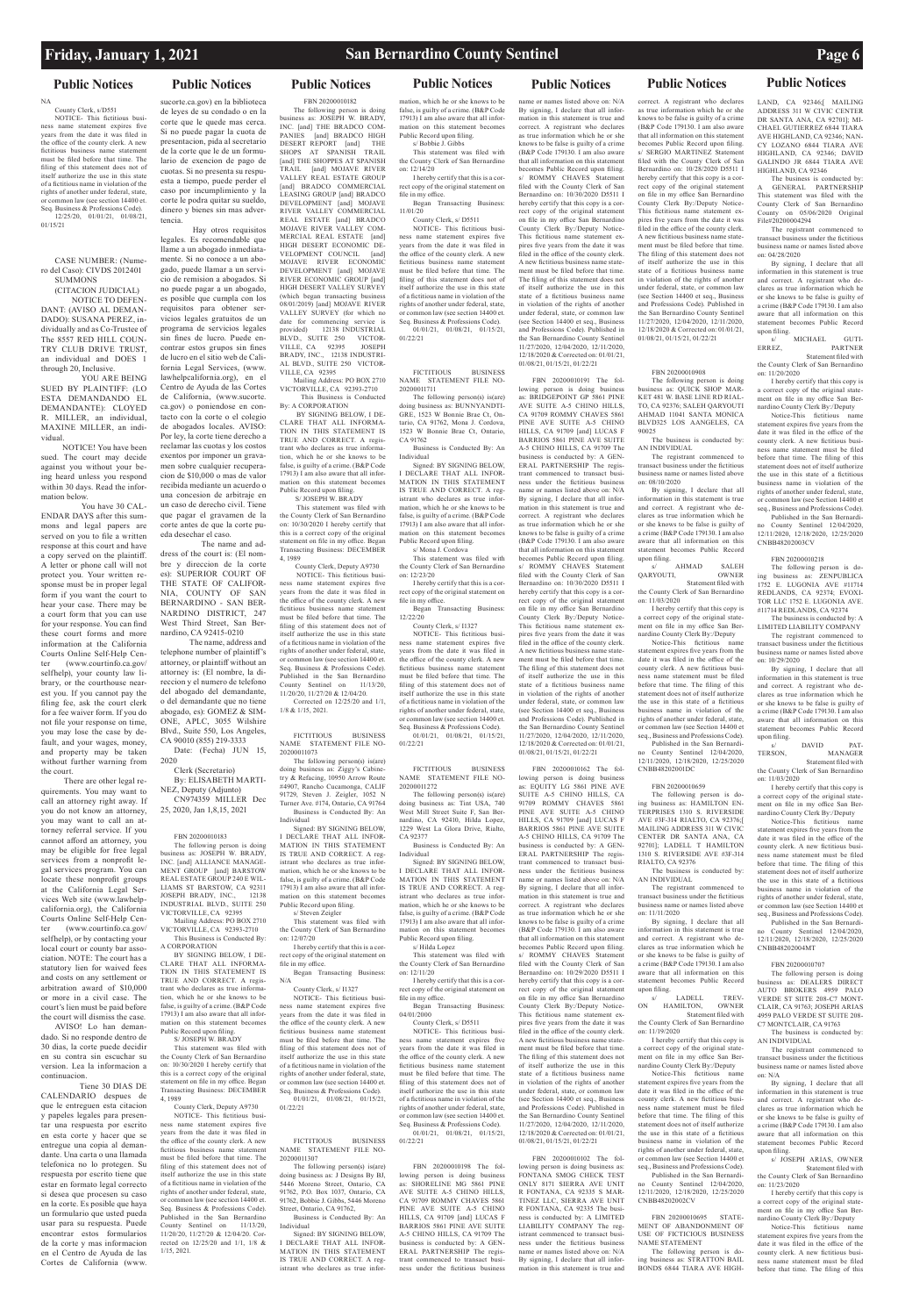### **Probe Of Runaway's Injuries**  *from front page*

### **Friday, January 1, 2021 San Bernardino County Sentinel Page 7**

statement does not of itself authorize the use in this state of a fictitious business name in violation of the rights of another under federal, state, or common law (see Section 14400 et seq., Business and Professions Code).

Published in the San Bernardino County Sentinel 12/04/2020, 12/11/2020, 12/18/2020, 12/25/2020 CNBB48202005CH

### FBN 20200010687

The following person is doing business as: 7-NEW CARRILLO MARKET 635 E. HOLT BLVD. UNIT A ONTARIO, CA 91761;[ MAILING ADDRESS 12839 12TH ST. APT 3 CHINO, CA 91710]; PARBATI SAUD THAPA 635 E. HOLT BLVD. UNIT A ONTARIO, CA 91761

s/ PARBATI SAUD<br>THAPA. OWNER OWNER Statement filed with the County Clerk of San Bernardino

a correct copy of the original statement on file in my office San Bernardino County Clerk By:/Deputy Notice-This fictitious name

The business is conducted by: AN INDIVIDUAL The registrant commenced to

transact business under the fictitious business name or names listed above on: N/A

By signing, I declare that all information in this statement is true and correct. A registrant who declares as true information which he or she knows to be false is guilty of a crime (B&P Code 179130. I am also aware that all information on this statement becomes Public Record upon filing.

The registrant comme transact business under the fictitious business name or names listed above

on: 11/20/2020 I hereby certify that this copy is

on: 11/23/2020  $\frac{11}{2572020}$  I hereby certify that this copy is a correct copy of the original statement on file in my office San Bernardino County Clerk By:/Deputy

statement expires five years from the date it was filed in the office of the county clerk. A new fictitious business name statement must be filed before that time. The filing of this statement does not of itself authorize the use in this state of a fictitious business name in violation of the rights of another under federal, state, common law (see Section 14400 et seq., Business and Professions Code).

Published in the San Bernardi-County Sentinel  $12/04/2020$ 12/11/2020, 12/18/2020, 12/25/2020 CNBB48202006IR

### FBN 20200010751

The following person is doing business as: STERLING MINI MART 2352 STERLING AVE SAN BERNARDINO, CA 92404;[ MAIL-ING ADDRESS 2185 W. COLLEGE AVE. APT 3065 SAN BERNARDI-NO, CA 92407]; RIGOBERTO AVILA MURRIETA 2352 STER-LING AVE SAN BERNARDINO, CA 92404

The business is conducted by: AN INDIVIDUAL

on: N/A By signing, I declare that all information in this statement is true and correct. A registrant who declares as true information which he or she knows to be false is guilty of a crime (B&P Code 179130. I am also aware that all information on this statement becomes Public Record CNBB48202008MT FBN 20200010775 The following person is doing business as: CAP'SOULS BY GIGI BOOKS 1483 E LYNWOOD RD APT #12 SAN BERNARDINO, CA 92404; JUSTIN O BAYNE 1483 E LYNWOOD RD APT #12 SAN BERNARDINO, CA 92404 The business is conducted by:

upon filing. s/ RIGOBERTO AVI-LA MURRIETA, OWNER Statement filed with the County Clerk of San Bernardino

Notice-This fictitious name statement expires five years from the date it was filed in the office of the county clerk. A new fictitious business name statement must be filed before that time. The filing of this statement does not of itself authorize the use in this state of a fictitious business name in violation of the rights of another under federal, state, or common law (see Section 14400 et

seq., Business and Professions Code).

Published in the San Bernardi-no County Sentinel 12/04/2020, 12/11/2020, 12/18/2020, 12/25/2020 CNBB48202007MT

### FBN 20200010656

The following person is doing business as: FONTANA SUSPEN-TION AND AUTO REPAIR 17890 FOOTHILL BLVD FONTANA, CA 92335-8537;[ MAILING ADDRESS 1150 N MULBERRY AVE RIALTO, CA 92376]; OMAR RAMIREZ 17890 FOOTHILL BLVD FON-TANA, CA 92335-8537

s/ TELIA B. SECHRIST, WIFE<br>Statement filed with Statement filed with the County Clerk of San Bernardino

The business is conducted by: AN INDIVIDUAL

The registrant commenced to transact business under the fictitious business name or names listed above on: N/A

By signing, I declare that all information in this statement is true and correct. A registrant who declares as true information which he or she knows to be false is guilty of a crime (B&P Code 179130. I am also aware that all information on this statement becomes Public Record upon filing.

s/ OMAR RAMIREZ, OWNER

### **Public Notices Public Notices Public Notices Public Notices Public Notices Public Notices Public Notices**

By signing, I declare that all information in this statement is true and correct. A registrant who declares as true information which he or she knows to be false is guilty of a crime (B&P Code 179130. I am also aware that all information on this statement becomes Public Record upon filing. MIKE RAMOS, GEN-

Statement filed with

the County Clerk of San Bernardino

on: 11/19/2020

I hereby certify that this copy is a correct copy of the original statement on file in my office San Bernardino County Clerk By:/Deputy Notice-This fictitious name statement expires five years from the date it was filed in the office of the county clerk. A new fictitious business name statement must be filed before that time. The filing of this statement does not of itself authorize the use in this state of a fictitious business name in violation of the rights of another under federal, state, or common law (see Section 14400 et seq., Business and Professions Code). Published in the San Bernardi-County Sentinel 12/04/2020, 12/11/2020, 12/18/2020, 12/25/2020

AN INDIVIDUAL

The registrant commenced to transact business under the fictitious business name or names listed above

on: N/A

By signing, I declare that all information in this statement is true and correct. A registrant who declares as true information which he or she knows to be false is guilty of a crime (B&P Code 179130. I am also aware that all information on this statement becomes Public Record

upon filing.

s/ JUSTIN O. BAYNE, OWNER Statement filed with

on: 11/23/2020

I hereby certify that this copy is a correct copy of the original statement on file in my office San Bernardino County Clerk By:/Deputy Notice-This fictitious name statement expires five years from the date it was filed in the office of the county clerk. A new fictitious business name statement must be filed before that time. The filing of this statement does not of itself authorize the use in this state of a fictitious business name in violation of the rights of another under federal, state, or common law (see Section 14400 et seq., Business and Professions Code). Published in the San Bernardino County Sentinel 12/04/2020, 12/11/2020, 12/18/2020, 12/25/2020

statement fired with<br>the County Clerk of San Bernardino

CNBB48202009MT FBN 20200010661 The following person is doing business as: LUNA'S PET SPAW 26914 CA-189 BLUE JAY, CA 92317;[ MAILING ADDRESS P.O. BOX 52 TWIN PEAKS, CA 92391]; TELIA B SECHRIST 26914 CA-189 BLUE JAY, CA 92317; RYAN S SE-CHRIST 26914 CA-189 BLUE JAY,

CA 92317

The business is conducted by: A

MARRIED COUPLE

The registrant commenced to transact business under the fictitious business name or names listed above

on: N/A

By signing, I declare that all information in this statement is true and correct. A registrant who declares as true information which he or she knows to be false is guilty of a crime (B&P Code 179130. I am also aware that all information on this statement becomes Public Record

upon filing.

on: 11/19/2020

I hereby certify that this copy is a correct copy of the original statement on file in my office San Bernardino County Clerk By:/Deputy Notice-This fictitious name statement expires five years from the date it was filed in the office of the county clerk. A new fictitious business name statement must be filed  $\begin{tabular}{lllll} \multicolumn{1}{l}{{\bf County} & $\operatorname{Clerk}$ & $\operatorname{of}$ & $\operatorname{San}$ \\ \multicolumn{2}{l}{\bf County} & $\operatorname{Clerk}$ & $\operatorname{of}$ & $\operatorname{San}$ \\ \multicolumn{2}{l}{\bf{D}} & $\operatorname{Clerk}$ & $\operatorname{of}$ & $\operatorname{San}$ \\ \multicolumn{2}{l}{\bf{D}} & $\operatorname{Clerk}$ & $\operatorname{of}$ & $\operatorname{San}$ \\ \multicolumn{2}{l}{\bf{D}} & $\operatorname{Clerk}$ & $\operatorname{of}$ & $\operatorname{San}$ \\ \multicolumn{2}{l}{\bf{D}} & $\operatorname{Cler$ nardino on: 12/03/2020 I hereby certify that this copy is a correct copy of the original statement on file in my office San Bernardino County Clerk By:/Deputy Notice-This fictitious name statement expires five years from the date it was filed in the office of the county clerk. A new fictitious business name statement must be filed before that time. The filing of this statement does not of itself authorize the use in this state of a fictitious business name in violation of the rights of another under federal, state, or common law (see Section 14400 et seq., Business and Professions Code). Published in the San Bernardino County Sentinel 12/11/2020, 12/18/2020, 12/25/2020, 01/01/2021 CNBB49202005MT

FBN 20200011039 The following person is doing business as: K9 ENFORCEMENT PATROL, INC 519 W FOOT-HILL BLVD #E RIALTO, CA 92376; K9 ENFORCEMENT PA-TROL, INC 519 W FOOTHILL BLVD #E RIALTO, CA 92376 The business is conduct-ed by: A CORPORATION The registrant commenced to transact business under the fictitious business name or names listed above on: N/A By signing, I declare that all information in this statement is true and correct. A registrant who declares as true information which he or she knows to be false is guilty of a crime (B&P Code 179130. I am also aware that all information on this statement becomes Public Record upon filing. s/ TIFFANY A. BER-<br>RELLEZ, PRESIDENT PRESIDENT

before that time. The filing of this statement does not of itself authorize the use in this state of a fictitious business name in violation of the rights of another under federal, state or common law (see Section 14400 et seq., Business and Professions Code). Published in the San Bernardino County Sentinel 12/04/2020, 12/11/2020, 12/18/2020, 12/25/2020 CNBB48202010MT

### FBN 20200011025

The following person is doing business as: MINT CONDITION TAT-TOO, BODY PIERCING, ART GALLERY 560 N. MOUNTAIN AVE. SUITE E UPLAND, CA 91786;[ MAILING ADDRESS 257 N LAUREL AVE UPLAND, CA 91786]; JOHN M SUNSERI 5357 TENDERFOOT DR. FONTANA, CA 92336; MIKE RAMOS 520 N. 2ND AVE. UPLAND, CA 91786 The business is conducted by: A GENERAL PARTNERSHIP The registrant commenced to transact business under the fictitious business name or names listed above on: N/A

FBN 20200011416 The following person is doing business as: CHRIS MARQUEZ ANIMAL PREVENTION SER-VICES 23816ZUGER DR CRES-TLINE, CA 92325;[ MAILING ADDRESS P.O BOX 3220 CRES-TLINE, CA 92325]; CHRISTO-PHER S MARQUEZ 23816 ZUGER DR CRESTLINE, CA 92325<br>The business is conduct-The business is conduct-ed by: AN INDIVIDUAL The registrant commenced to transact business under the fictitious business name or names listed above on: N/A By signing, I declare that all infor-mation in this statement is true and correct. A registrant who declares as true information which he or she knows to be false is guilty of a crime (B&P Code 179130. I am also aware that all information on this statement becomes Public Record upon filing. CHRISTOPHER 5.<br>EZ. OWNER MARQUEZ, OWNER

ERAL PARTNER State-ment filed with the County Clerk of San Bernardino on: 12/03/2020 I hereby certify that this copy is a correct copy of the original statement on file in my office San Bernardino County Clerk By:/Deputy Notice-This fictitious name state-ment expires five years from the date it was filed in the office of the county clerk. A new fictitious business name statement must be filed before that time. The filing of this statement does not of itself authorize the use in this state of a fictitious business name in violation of the rights of another under federal, state, or common law (see Section 14400 et seq., Business and Professions Code). Published in the San Bernardino County Sentinel 12/11/2020, 12/18/2020, 12/25/2020, 01/01/2021 CNBB49202001MT

> FBN 2020011417 The following person is doing business as: S.B. SEW-VAC 28286 FISHER CT HIGHLAND, CA 92346; TWYLA J BACA 28286 FISHER CT HIGHLAND, CA 92346<br>The business is conduct-The business is conduct-ed by: AN INDIVIDUAL The registrant commenced to<br>transact business under the ficti- $\overline{\text{b}$  business under the fictitious business name or names listed above on: 12/01/1997 By signing, I declare that all information in this statement is true and correct. A registrant who declares as true information which he or she knows to be false is guilty of a crime (B&P Code 179130. I am also aware that all information on this statement becomes Public Record upon filing.  $s/$  TWYLA J BACA, OWNER

FBN 20200010726 The following person is doing business as: STREET PEACE 3578 SUGARBERRY CT. SAN BER-NARDINO, CA 92407; GUSTAVO GONZALEZ 3578 SUGARBERRY CT. SAN BERNARDINO, CA 92407 The business is conduct-ed by: AN INDIVIDUAL The registrant commenced transact business under the fictitious business name or names listed above on: 10/31/2020 By signing, I declare that all information in this statement is true and correct. A registrant who declares as true information which he or she knows to be false is guilty of a crime (B&P Code 179130. I am also aware that all information on this statement becomes Public Record upon filing. s/ GUSTAVO GONZALEZ, OWNER

> State-ment filed with the County Clerk of San Bernardino on: 12/16/2020 I hereby certify that this copy is a correct copy of the original state-ment on file in my office San Ber-nardino County Clerk By:/Deputy Notice-This fictitious name statement expires five years from the date it was filed in the office of the county clerk. A new fictitious business name statement must be filed before that time. The filing of this statement does not of itself authorize the use in this state of a fictitious business name in violation of the rights of another under federal, state, or common law (see Section 14400 et seq., Business and Professions Code). Published in the San Bernardino County Sentinel 01/01/2021, 01/08/2021, 01/15/2021, 01/22/2021 CNBB52202002MT FBN 20200011440 The following person is doing business as: JCZ CONCRETE; JCZ FINISHING CONCRETE 748 S GARDENA AVE RIALTO, CA 92376; JORGE A CERDA ZAMBRANO 748 S GARDE-NA AVE RIALTO, CA 92376 The business is conduct-ed by: AN INDIVIDUAL The registrant commenced to transact business under the fictitious business name or names listed above on: 03/07/2019 By signing, I declare that all infor-mation in this statement is true and correct. A registrant who declares as true information which he or she knows to be false is guilty of a crime (B&P Code 179130. I am also aware that all information on this statement

 State-ment filed with the County Clerk of San Bernardino on: 11/23/2020 I hereby certify that this copy is a correct copy of the original statement on file in my office San Bernardino County Clerk By:/Deputy Notice-This fictitious name statement expires five years from the date it was filed in the office of the county clerk. A new fictitious business name statement must be filed before that time. The filing of this statement does not of itself authorize the use in this state of a fictitious business name in violation of the rights of another under federal, state, or common law (see Section 14400 et seq., Business and Professions Code). Published in the San Bernardino County Sentinel 12/11/2020, 12/18/2020, 12/25/2020, 01/01/2021 CNBB49202002MT

becomes Public Record upon filing.<br>
S/ JORGE A.CERDA **SACERDA**<br>
SANO, **OWNER** ZAMBRANO, State-ment filed with the County Clerk of San Bernardino on: 12/16/2020 I hereby certify that this copy is a

FBN 20200011398 The following person is doing busi-ness as: JDG UPHOLSTERY 1339 W BUSSEY ST SAN BERNARDI-NO, CA 92405; JUAN GOMES BARAJASA 1339 W BUSSEY ST SAN BERNARDINO, CA 92405 The business is conduct-ed by: AN INDIVIDUAL The registrant commenced to transact business under the fictitious business name or names listed above on: N/A By signing, I declare that all information in this statement is true and correct. A registrant who declares as true information which he or she knows to be false is guilty of a crime (B&P Code 179130. I am also aware that all information on this statement becomes Public Record upon filing.<br>
s/
JUAN
GOMES s/
JUAN
GOMES<br>
BARAJAS, OWNER<br>
State-

FBN 20200010662 The following person is doing business as: FONTANA SUS-PENSION AND AUTO REPAIR 17474 FOOTHILL BLVD. UNIT A FONTANA, CA 92335;[ MAIL-ING ADDRESS 5923 ARDEN AVE HIGHLAND, CA 92346]; ISMAEL PEREZ DIAZ 5923 AR-DEN AVE HIGHLAND, CA 92346 The business is conduct-ed by: AN INDIVIDUAL The registrant commenced to transact business under the fictitious business name or names listed above on: N/A By signing, I declare that all information in this statement is true and correct. A registrant who declares as true information which he or she knows to be false is guilty of a crime (B&P Code 179130. I am also aware

that all information on this statement becomes Public Record upon filing. s/ ISMAEL PEREZ DIAZ, OWNER

 Statement filed with the County Clerk of San Bernardino on: 11/19/2020 I hereby certify that this copy is a correct copy of the original statement on file in my office San Bernardino County Clerk By:/Deputy Notice-This fictitious name statement expires five years from the date it was filed in the office of the county clerk. A new fictitious business name statement must be filed before that time. The filing of this statement does not of itself authorize the use in this state of a fictitious business name in violation of the rights of another under federal, state, or common law (see Section 14400 et seq., Business and Professions Code). Published in the San Bernardino County Sentinel 12/11/2020, 12/18/2020, 12/25/2020, 01/01/2021 CNBB49202003IR

time. The filing of this statement does not of itself authorize the use in this state of a fictitious business name in violation of the rights of another under federal, state, or common law (see Section 14400 et seq., Business and Professions Code). Published in the San Bernardi-

no County Sentinel 01/01/2021, 01/08/2021, 01/15/2021, 01/22/2021 CNBB52202005MT FBN 20200011664 The following person is doing busi-ness as: GABES CLASSIC GARAGE 13677 ½ CALIMESA BLVD. UNIT 2 YUCAIPA, CA 92399;[ MAIL-ING ADDRESS 7671 TONNER CIR HIGHLAND, CA 92346]; GA-BRIEL FELIX 13677 ½ CALIMESA DR.UNIT 2 YUCAIPA, CA 92399

FBN 20200011037 The following person is doing business as: PRINT N THINGS INC 633 STATE ST BUILDING A ONTARIO, CA 91762; PRINT THINGS INC 633 STATE ST BUILDING A ONTARIO, CA 91762 The business is conduct-ed by: A CORPORATION The registrant commenced to transact business under the fictitious business name or names listed above on: N/A

By signing, I declare that all inforon in this statement is true and correct. A registrant who declares as true information which he or she knows to be false is guilty of a crime (B&P Code 179130. I am also aware that all information on this statement becomes Public Record upon filing. s/ FELIPE M.POZOZ, PRESIDENT

> The business is conducted<br>
> ed by: AN INDIVIDUAL<br>
> The registrant commenced to transact<br>
> business under the fictitious business name or names listed above on: N/A By signing, I declare that all information in this statement is true and correct. A registrant who declares as true information which he or she knows to be false is guilty of a crime (B&P Code 179130. I am also aware that all information on this statement becomes Public Record upon filing. s/ GABRIEL FELIX, OWNER State-ment filed with the County Clerk

 State-ment filed with the County Clerk of San Bernardino on: 12/03/2020 I hereby certify that this copy is a correct copy of the original statement on file in my office San Bernardino County Clerk By:/Deputy Notice-This fictitious name statement expires five years from the date it was filed in the office of the county clerk. A new fictitious business name statement must be filed before that time. The filing of this statement does not of itself authorize the use in this state of a fictitious business name in violation of the rights of another under federal, state, or common law (see Section 14400 et seq., Business and Professions Code). Published in the San Bernardino County Sentinel 12/11/2020, 12/18/2020, 12/25/2020, 01/01/2021 CNBB49202004MT

FBN 20200011038 The following person is doing business as: START 'N' GO AUTO SALES CORP. 937 N. E ST SAN BERNARDINO, CA 92410; START 'N' GO AUTP SALES CORP. 937 N. E ST SAN BERNARDINO, CA 92410 The business is conduct-ed by: A CORPORATION The registrant commenced to transact business under the fictitious business name or names listed above on: N/A By signing, I declare that all information in this statement is true and correct. A registrant who declares as true information which he or she knows to be false is guilty of a crime (B&P Code 179130. I am also aware that all information on this statement becomes Public Record upon filing. s/ JOSE M. GARCIA, PRESIDENT Statement filed with the

 State-ment filed with the County Clerk of San Bernardino on: 12/03/2020 I hereby certify that this copy is a correct copy of the original statement on file in my office San Bernardino County Clerk By:/Deputy Notice-This fictitious name statement expires five years from the date as filed in the office of the county clerk. A new fictitious business name statement must be filed before that time. The filing of this statement does not of itself authorize the use in this state of a fictitious business name in violation of the rights of another under federal, state, or com-mon law (see Section 14400 et seq., Business and Professions Code). Published in the San Bernardino<br>County Sentinel 12/11/2020, Sentinel  $12/11/2020$ 12/18/2020, 12/25/2020, 01/01/2021 CNBB49202006MT FBN 20200010554 The following person is doing business as: J BUILDER CON-STRUCTION 11866 STOCKTON ST ADELANTO, CA 92301; JE-SUS URRUTIA 11866 STOCK-TON ST ADELANTO, CA 92301 The business is conduct-ed by: AN INDIVIDUAL The registrant commenced to transact business under the fictitious business name or names listed above on: N/A By signing, I declare that all information in this statement is true and correct. A registrant who declares

as true information which he or she knows to be false is guilty of a crime (B&P Code 179130. I am also aware that all information on this statement becomes Public Record upon filing. s/ JESUS URRUTIA, OWNER

 State-ment filed with the County Clerk of San Bernardino on: 11/17/2020 I hereby certify that this copy is a correct copy of the original statement on file in my office San Bernardino County Clerk By:/Deputy Notice-This fictitious name statement expires five years from the date it was filed in the office of the county clerk. A new fictitious business name statement must be filed before that time. The filing of this statement does not of itself authorize the use in this state of a fictitious business name in violation of the rights of another under federal, state, or common law (see Section 14400 et seq., Business and Professions Code). Published in the San Bernardino County Sentinel 12/11/2020, 12/18/2020, 12/25/2020, 01/01/2021 CNBB49202007SN

 State-ment filed with the County Clerk of San Bernardino on: 12/16/2020 I hereby certify that this copy is a correct copy of the original statement on file in my office San Bernardino County Clerk By:/Deputy Notice-This fictitious name statement expires five years from the date it was filed in the office of the county clerk. A new fictitious business name statement must be filed before that time. The filing of this statement does not of itself authorize the use in this state of a fictitious business name in violation of the rights of another under federal, state, or common law (see Section 14400 et seq. Business and Professions Code). Published in the San Bernardino County Sentinel 01/01/2021, 01/08/2021, 01/15/2021, 01/22/2021 CNBB52202001MT

correct copy of the original state-ment on file in my office San Ber-nardino County Clerk By:/Deputy Notice-This fictitious name state-ment expires five years from the date it was filed in the office of the county clerk. A new fictitious business nam statement must be filed before that time. The filing of this statement does not of itself authorize the use in this state of a fictitious business name in violation of the rights of another under federal, state, or common law (see Section 14400 et seq., Business and Professions Code). Published in the San Bernardi-no County Sentinel 01/01/2021, 01/08/2021, 01/15/2021, 01/22/2021 CNBB52202003MT

 State-ment filed with the County Clerk of San Bernardino on: 12/15/2020 I hereby certify that this copy is a correct copy of the original state-ment on file in my office San Bernardino County Clerk By:/Deputy Notice-This fictitious name state-ment expires five years from the date it was filed in the office of the county clerk. A new fictitious business name statement must be filed before that time. The filing of this statement does not of itself authorize the use in this state of a fictitious business name in violation of the rights of another under federal, state, or common law (see Section 14400 et seq., Business and Professions Code). Published in the San Bernardi-Published in the San Bernardi-<br>no County Sentinel 01/01/2021, 01/08/2021, 01/15/2021, 01/22/2021 CNBB52202004MT

### FBN 20200011202 The following person is doing busi-ness as: REASON JANITORIAL 12559 STRAWBERRY PLACE CHINO, CA 91710; RALPH Q CHINO, CA 91710; RALPH C<br>LLOYD 12559 STRAWBER RY PLACE CHINO, CA 91710 The business is conduct-ed by: AN INDIVIDUAL

The registrant commenced to transact business under the fictitious business name or names listed above on: N/A By signing, I declare that all information in this statement is true and correct. A registrant who declares as true information which he or she knows to be false is guilty of a crime (B&P Code 179130. I am also aware that all information on this statement becomes Public Record upon filing.

s/ RALPH Q. LLOYD, OWNER State-ment filed with the County Clerk of San Bernardino on: 12/10/2020 I hereby certify that this copy is a correct copy of the original state-ment on file in my office San Bernardino County Clerk By:/Deputy Notice-This fictitious name statement expires five years from the date it was filed in the office of the county clerk. A new fictitious business name statement must be filed before that

of San Bernardino on: 12/22/2020 I hereby certify that this copy is a correct copy of the original statement on file in my office San Ber-nardino County Clerk By:/Deputy Notice-This fictitious name statement expires five years from the date it was filed in the office of the county clerk. A new fictitious business name statement must be filed before that time. The filing of this statement does not of itself authorize the use in this state of a fictitious business name in violation of the rights of another under federal, state, or common law (see Section 14400 et seq., Business and Professions Code). Published in the San Bernardino County Sentinel 01/01/2021, 01/08/2021, 01/15/2021, 01/22/2021 CNBB52202006MT

FBN 20200011420 The following person is doing business as: MR.SMOKE SHOP 24950 REDLANDS BLVD SUITE D LOMA LINDA, CALIF 92354; 8051 SMOKE SHOP INC 24950 REDLANDS BLVD SUI-ITE D LOMA LINDA, CA 92354<br>The business is conduct-<br>ed by: A CORPORATION The business is conduct-ed by: A CORPORATION The registrant commenced to transact business under the fictitious business name or names listed above on: 10/07/2020 By signing, I declare that all information in this statement is true and correct. A registrant who declares as true information which he or she knows to be false is guilty of a crime (B&P Code 179130. I am also aware that all information on this statement becomes Public Record upon filing. s/ NAJED SAKER, PRESIDENT

 State-ment filed with the County Clerk of San Bernardino on: 12/16/2020 I hereby certify that this copy is a correct copy of the original state-ment on file in my office San Bernardino County Clerk By:/Deputy Notice-This fictitious name statement expires five years from the date it was filed in the office of the county clerk. A new fictitious business name statement must be filed before that time. The filing of this statement does not of itself authorize the use in this state of a fictitious business name in violation of the rights of another under federal, state, or com-mon law (see Section 14400 et seq., Business and Professions Code). Published in the San Bernardi-Published in the San Bernardi-<br>no County Sentinel 01/01/2021, 01/08/2021, 01/15/2021, 01/22/2021

CNBB52202007MT

at 4:18 p.m., a juvenile male was seen walking on the right side of the eastbound 91, just west of the 71 Freeway. The subject had injuries to his head, neck and back. Medical personnel were dispatched to the location, and provided first aid to the young man at the scene. He was subsequently transported to Loma Linda University Medical Center for further medical attention.

Upon his identity being ascertained, the San Bernardino County Child Protection Services Department was notified. Two child protective services personnel retrieved the subject from the hospital.

The youth was in their protective custody as of earlier this week and the San Bernardino County Department of Children and Family Services was detailed to carry out a full investigation into the matter.